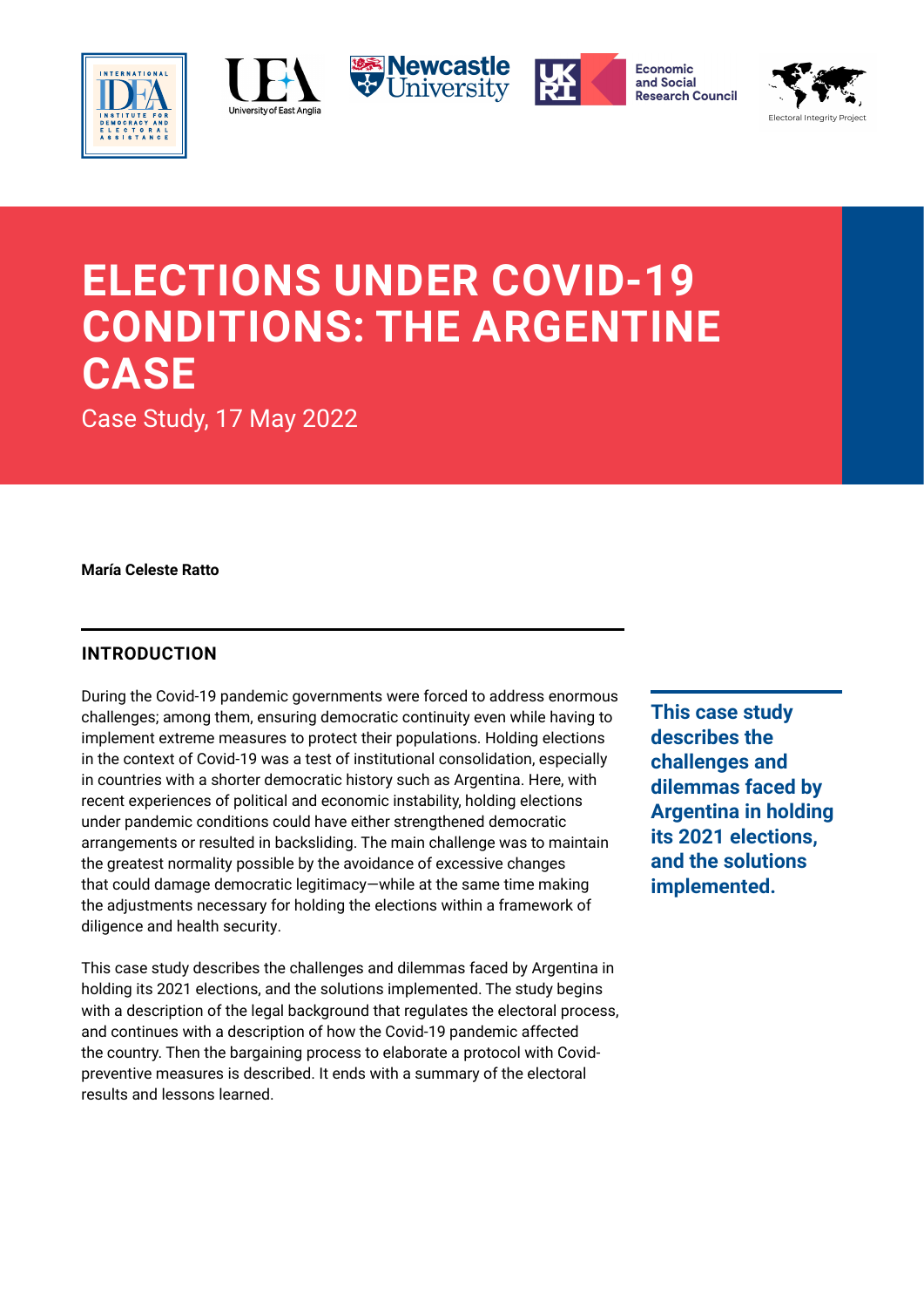# **BACKGROUND**

**The deputies are elected for a period of four years; after the 1983 election a proportional system was established with the D'Hondt formula and a 3 per cent threshold for national representatives to be elected.** The Constitution of Argentina (1853/1860) established a republican, representative and federal system for the country, under a presidential system of government (see Argentina 1994, article 1). The direct election of the president and the members of the National Congress by the citizens was established in the 1994 Constitutional Reform. This requires holding elections to define the head of the executive branch (president and vice-president) for a fixed period of four years. The last pre-pandemic presidential election was in 2019 with the next to be held in 2023. It also establishes the holding of legislative elections to define the seats of the Congress, also with a fixed term of four years for deputies and six years for senators. In 2021, midterm legislative elections were held. The legislative branch has two chambers, the Chamber of Deputies (lower house) representing the people of the nation and the Chamber of Senators (upper house) representing people of the provinces.

The lower house has a total of 254 deputies and is partially renewed every two years. The deputies are elected for a period of four years; after the 1983 election a proportional system was established with the D'Hondt formula and a 3 per cent threshold for national representatives to be elected. The limits of the electoral districts match the geographic boundaries of each province. As a consequence, the election takes place in a total of 24 districts including the Federal District of Buenos Aires, with variable magnitude depending on the total number of inhabitants, and with a minimum of five deputies per district. In 2021 half of the chamber was renewed and a total of 127 deputies were elected.

**The candidate selection mechanism in Argentina is regulated by Act 26.571 which amended the requirements for political parties to be able to run in national elections and implemented a system of open, simultaneous and mandatory primaries (PASO).**

The upper house has a total of 72 senators and is renewed by thirds. Senators serve six-year terms in office. Since the 1994 Constitutional Reform, the election of representatives of the Chamber of Senators is based on the principle of federal representation, for which the senators are directly elected by the people of the provinces. The magnitudes are a fixed number of three senators per province, with an incomplete list (two for the majority and one for the first minority). In the 2021 elections, a total of 24 senators were elected in eight provinces: Chubut, Corrientes, Córdoba, La Pampa, Mendoza, Santa Fe, Tucumán and Catamarca.

#### **Candidate registration: primaries**

The candidate selection mechanism in Argentina is regulated by Act 26.571 (Argentina 2009a), which amended the requirements for political parties to be able to run in national elections and implemented a system of open, simultaneous and mandatory primaries (PASO). The designation of the precandidates is exclusive of political parties, which have to respect the Charter Acts (*Carta Orgánica*) of each party, the requirements established in the Constitution, the Organic Law of Political Parties (Argentina 1985), the National Electoral Code (Argentina 1972) and the aforementioned 2009 Act. The parties can regulate the participation of non-party members in their Charter Acts.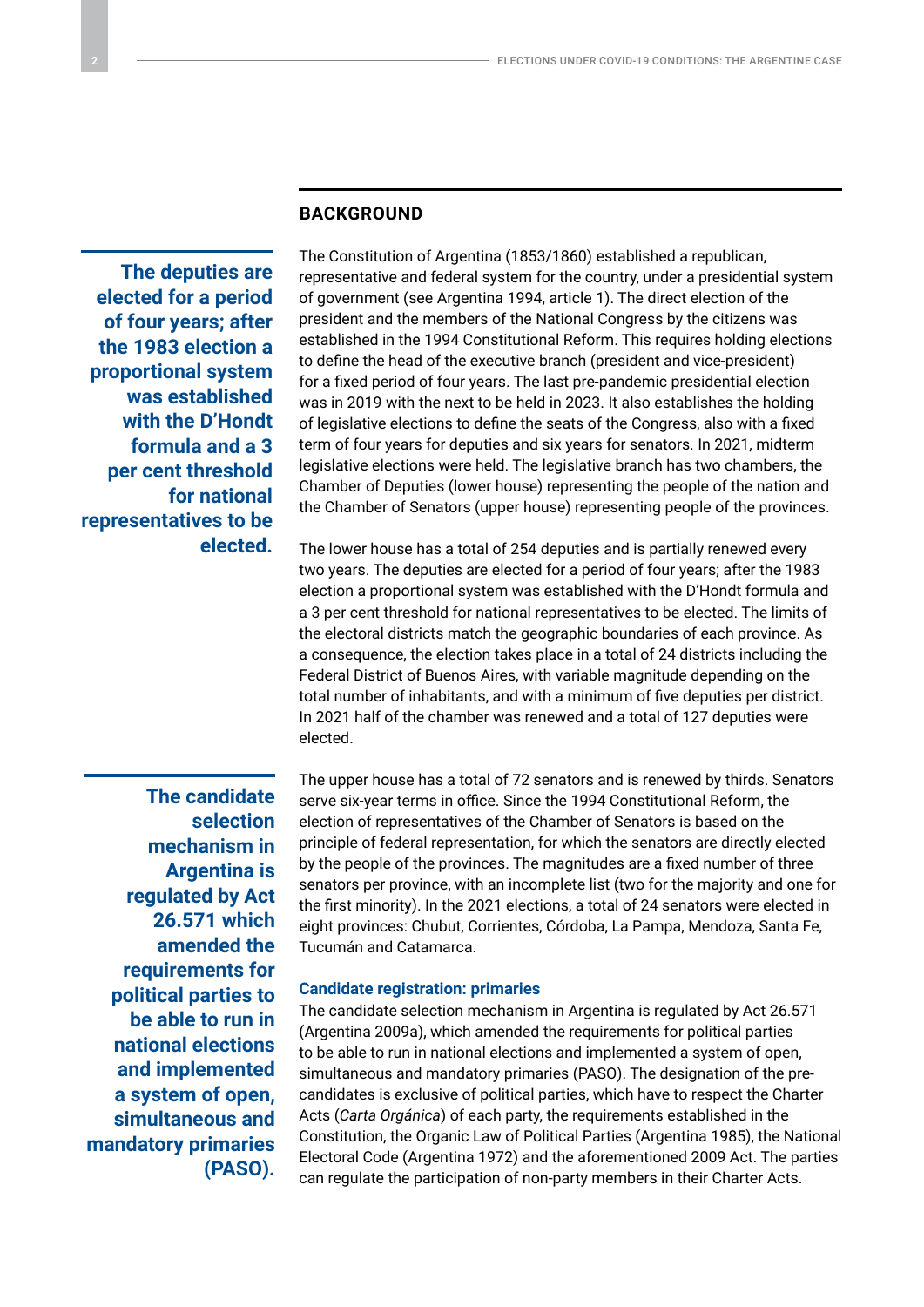Voting in both the primary and the general elections is mandatory for all natural or naturalized citizens in the Argentine Republic (see Argentina 1912; universal male suffrage was then introduced in 1921—see Abal Medina and Suárez Cao 2003: 122). In the primary, held two months before the general election, each political party presents one or more candidates. Voters must first select the party for which they want to vote (the primaries of all parties are held simultaneously, the same day in the same contest, therefore it is only possible to participate in one) and then within this party choose the one (1) precandidate they prefer for each category of positions to be elected (president, senators and deputies). In order to participate in the general election, each political party must obtain at least 1.5 per cent of the total valid votes per category in the primary elections. Pre-candidates who run in the primary elections can only do so for one political party, and for only one category of elective offices.

#### **Voting procedure**

A closed list voting system is used, with party lists printed onto paper ballots that are inserted in an envelope that is closed and deposited in a ballot box. Voters cannot alter the proposed list of candidates or their order. A notable feature of polling in Argentina is the 'dark voting booth' to ensure the secrecy of the vote. Each voter goes to the corresponding table, according to the electoral roll. The officials authenticate the identity of the person and give her/him an envelope. Then the person goes into a closed room (dark voting booth/*cuarto oscuro* in Spanish) where she/he will find all the competing political parties' ballots.

The voter enters alone and selects her/his choice, puts the voting ballot in the envelope (signed by the polling station authorities who verified her/his identity) and inserts the envelope into the ballot box. Once the polling station has closed, officials and party supervisors enter the 'dark voting booth', count the votes and record this count in a signed certificate. This record is taken to a post office, along with the ballot box containing all the envelopes, ballots and items used during the election. The certificate is transmitted by telegram to a central computing centre where it is received by the Electoral Courts and the Ministry of the Interior authorities, under the supervision of all the parties. The software for the transmission and for the counting of votes is audited and supervised by the parties.

In Argentina the electoral management body (EMB) has four main parts: (1) the Electoral Courts; (2) the Official Mail services; (3) the Ministry of Defence; and (4) the National Electoral Directorate of the Interior Ministry.

1. The Electoral Courts are in charge of ensuring that the diverse acts, regulations and procedures are complied with such that free and fair elections are held. The highest authority to which the electoral courts report is the National Electoral Chamber (NEC). The National Electoral Code establishes as well that federal courts with electoral jurisdiction (Electoral Courts) constitute the Electoral Board (*Junta electoral*) in each district. These depend on the NEC. Among the functions of the Electoral Board in each district are: to prepare the

**Voting in both the primary and the general elections is mandatory for all natural or naturalized citizens in the Argentine Republic.**

**A notable feature of polling in Argentina is the 'dark voting booth' to ensure the secrecy of the vote.**

**In Argentina the electoral management body has four main parts: (1) the Electoral Courts; (2) the Official Mail services; (3) the Ministry of Defence; and (4) the National Electoral Directorate of the Interior Ministry.**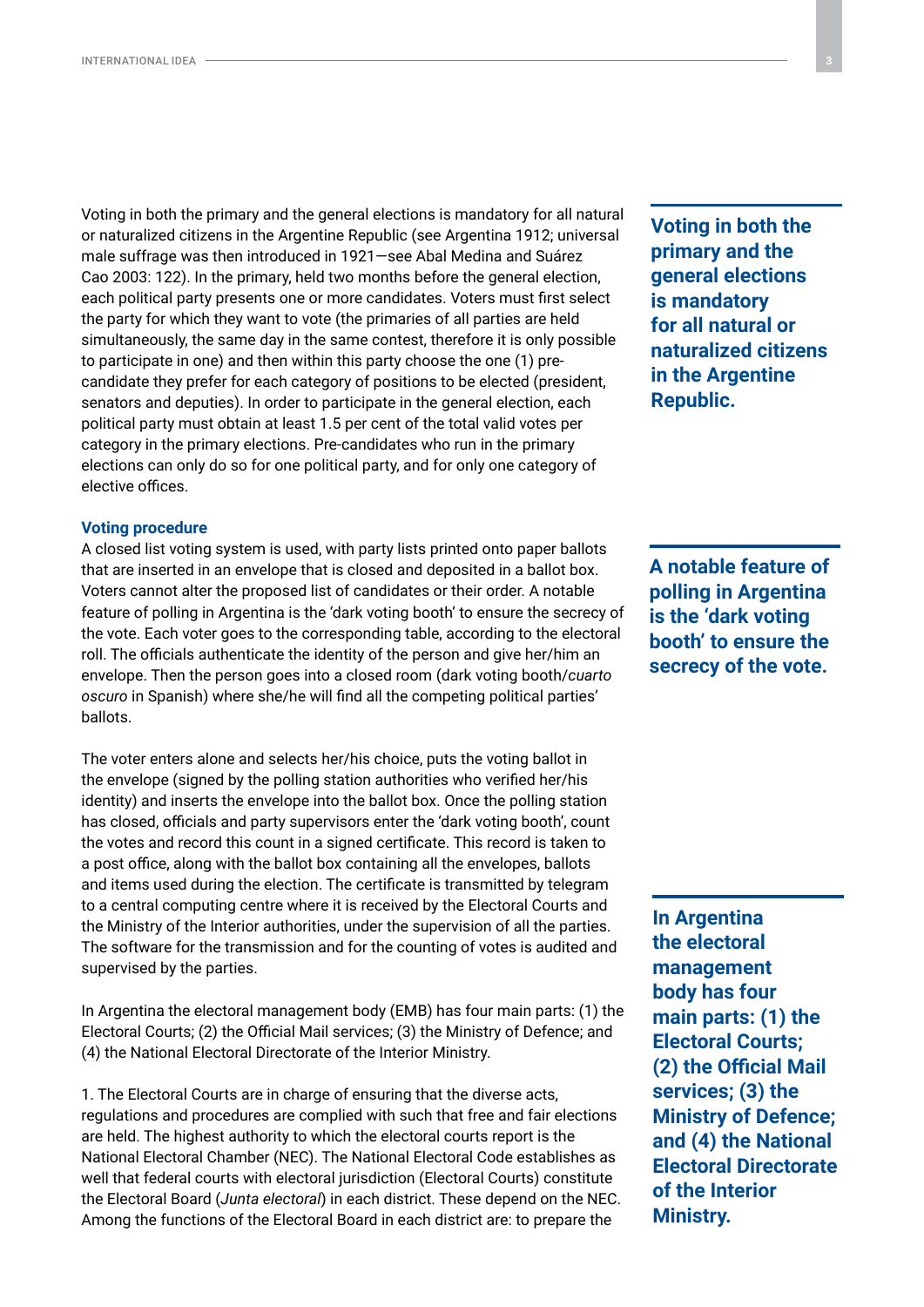electoral roll (*Registro Nacional de Votantes*); to receive and attend the claims filed by any voter and by political parties; to designate ad-hoc assistants to carry out electoral tasks; to ensure the application of the Electoral Law, the Organic Law of Political Parties and the complementary and regulatory provisions; and to regulate and scrutinize the establishment, funding and operations of political parties in its district, including any breaches of electoral rules (see Argentina 1972).

2. The Official Mail is in charge of the logistics of elections. Among the tasks are: to transport electoral materials to each polling station; to collect the materials and ballot boxes; and to transmit results.

3. The Ministry of Defence has the main function of guaranteeing security on election day and providing safe custody of the ballot boxes during their transportation. For this, it forms the National Electoral Command, with personnel from the different national security forces.

**In 2021 specifically, the DiNE was in charge of organizing the health protocol for the elections under Covid-19 pandemic conditions.**

4. Finally, the National Electoral Directorate (DiNE) of the Interior Ministry has executive responsibility for coordinating tasks across all of the EMB's parts. In 2021 specifically, the DiNE was in charge of organizing the health protocol for the elections under Covid-19 pandemic conditions. It was also in charge of carrying out the provisional scrutiny of votes.

# **COVID IN ARGENTINA**

On 3 March 2020, the Health Ministry officials confirmed that the first case of Covid-19 had appeared in the country. In the following days, strong measures to restrict population mobility were implemented (Argentina 2020a). The two main measures provided for lockdown and social distancing called, respectively, 'Preventive and Mandatory Social Isolation' (ASPO) and 'Preventive and Mandatory Social Distancing' (DiSPO). The ASPO initially had a national scope from 20 March to 26 April 2020 inclusive. And from 27 April 2020, territorially segmented measures of lockdown or distancing were taken according to the public health situation of each place.

**The lockdown (quarantine) and distancing measures established in Argentina were graduated into five levels, depending on the speed of contagion in each region, city or even neighbourhood.**

The lockdown (quarantine) and distancing measures established in Argentina were graduated into five levels, depending on the speed of contagion in each region, city or even neighbourhood: level 1, the strictest, sought to reduce population mobility by 90 per cent; while level 5, the most flexible, aimed to reduce mobility by at least 75 per cent as compared with pre-pandemic times. Levels 1 to 3 were lockdown (isolation) levels, while 4 and 5 were social distancing (no quarantine) levels.

The government introduced (Argentina 2020b) a strict lockdown from 20 March to 27 April 2020. Under this regime the general population could only go to shops close to their homes to provide themselves with essential goods. Circulation through the city, beyond the area near the home, was only allowed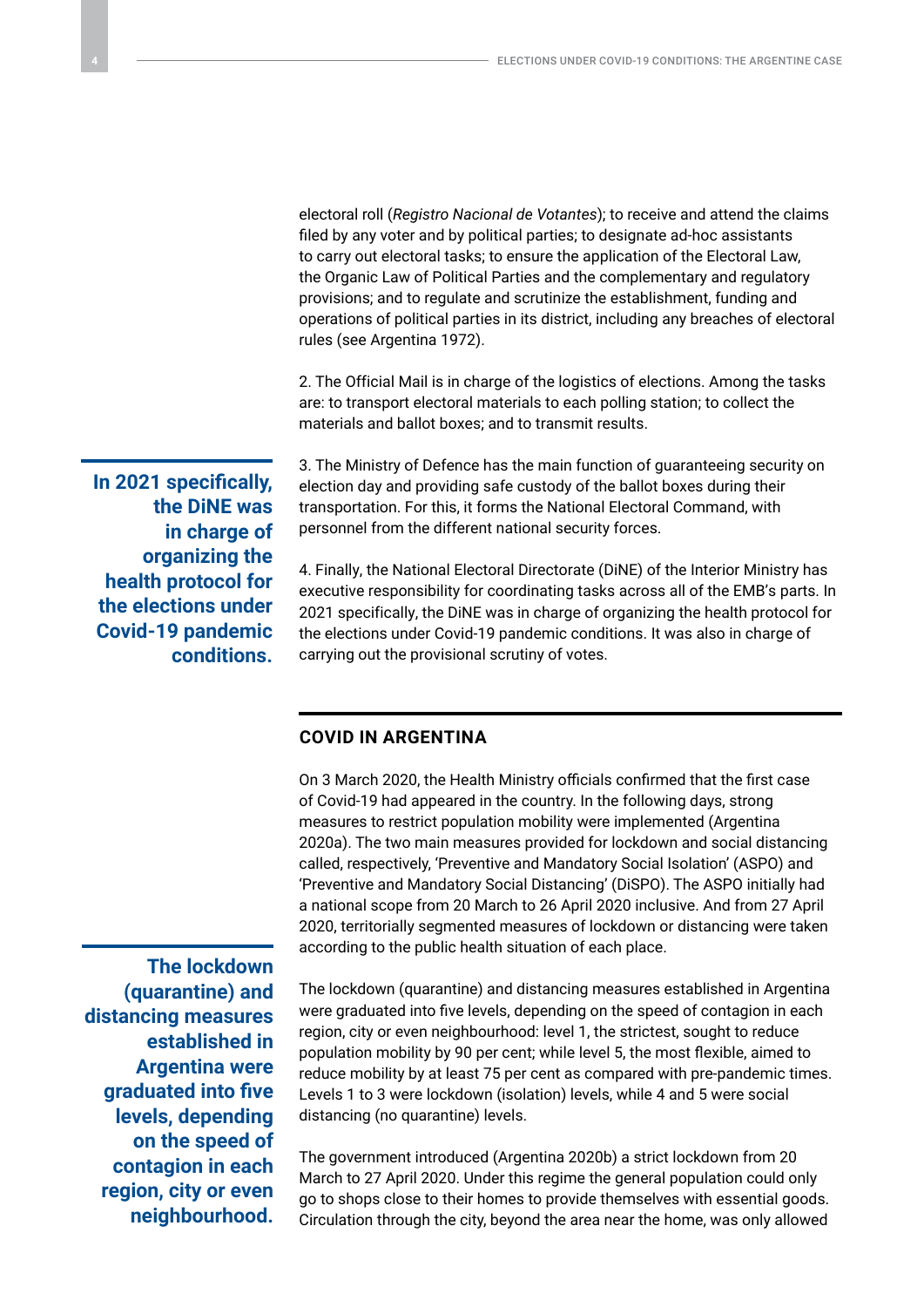for people having to perform essential tasks or who were exempted for reasons of necessity (an online authorization system was established for this purpose). Cultural, recreational, sporting and religious events, and any other gatherings or meetings, were prohibited. Workplaces remained closed, moving to remote working mode. All educational institutions were closed. A virtual education system was established at all levels. Tourism was not allowed.

Public transport had restrictions on capacity and frequency in order to avoid physical contact. The use of face masks in the streets and shops was mandatory as a general rule, as was keeping a two metre distance between people.

In order to compensate for the halting of economic transactions, the national government implemented various measures to transfer income to the affected workers and companies and mitigate job losses. The Emergency Family Income (IFE) scheme made an emergency payment of ARS 10,000 (USD 146) to affected low-income people, including retirees. It also established an exemption from employer contributions in the entertainment, hospitality and passenger transport sectors. A strengthening of unemployment insurance was established and there was an expansion of the Productive Recovery Programme (REPRO) through which the national government paid part of the workers' salaries.

Until the end of May 2020 it was possible to control the virus's circulation through restrictive measures, with very low rates of infections and deaths. The government's initial strategy was successful, the sanitary measures being generally accepted by the majority of the population. But as time passed the measures came under pressure due to concerns about economic paralysis, and were relaxed. As seen in Figure 1, the number of cases and deaths increased. The capacity of the health system was greatly expanded and was able to respond in most districts, except in some jurisdictions where it was on the brink of collapse. The first wave of Covid-19 took place between the end of May and the beginning of December 2020, reaching an average of about 15,000 daily new cases, with an incidence of 32.12 cases per 100,000 inhabitants, at its worst moment. At the peak of the first wave, a maximum of 383 deaths were recorded (10 October), that is, 8.44 deaths per million inhabitants. Thereafter cases declined, but after the summer holidays they again increased and a new outbreak began.

#### **Second wave**

At the end of March 2021, cases began to increase exponentially, peaking between May and June 2021. Although the vaccination process had begun, it had not achieved major progress due to the delay of laboratories in the delivery of the vaccines. Therefore the second wave of Covid-19 hit squarely, doubling the rates of the first wave. As of 17 May 2021, 38,407 daily new cases were registered, an incidence of 85 cases per 100,000 inhabitants. Deaths also grew to very high rates when compared worldwide. On 6 August 2021, 625 deaths were registered in one day, reaching 13.8 per million inhabitants.

**The first wave of Covid-19 took place between the end of May and the beginning of December 2020, reaching an average of about 15,000 daily new cases, with an incidence of 32.12 cases per 100,000 inhabitants, at its worst moment.**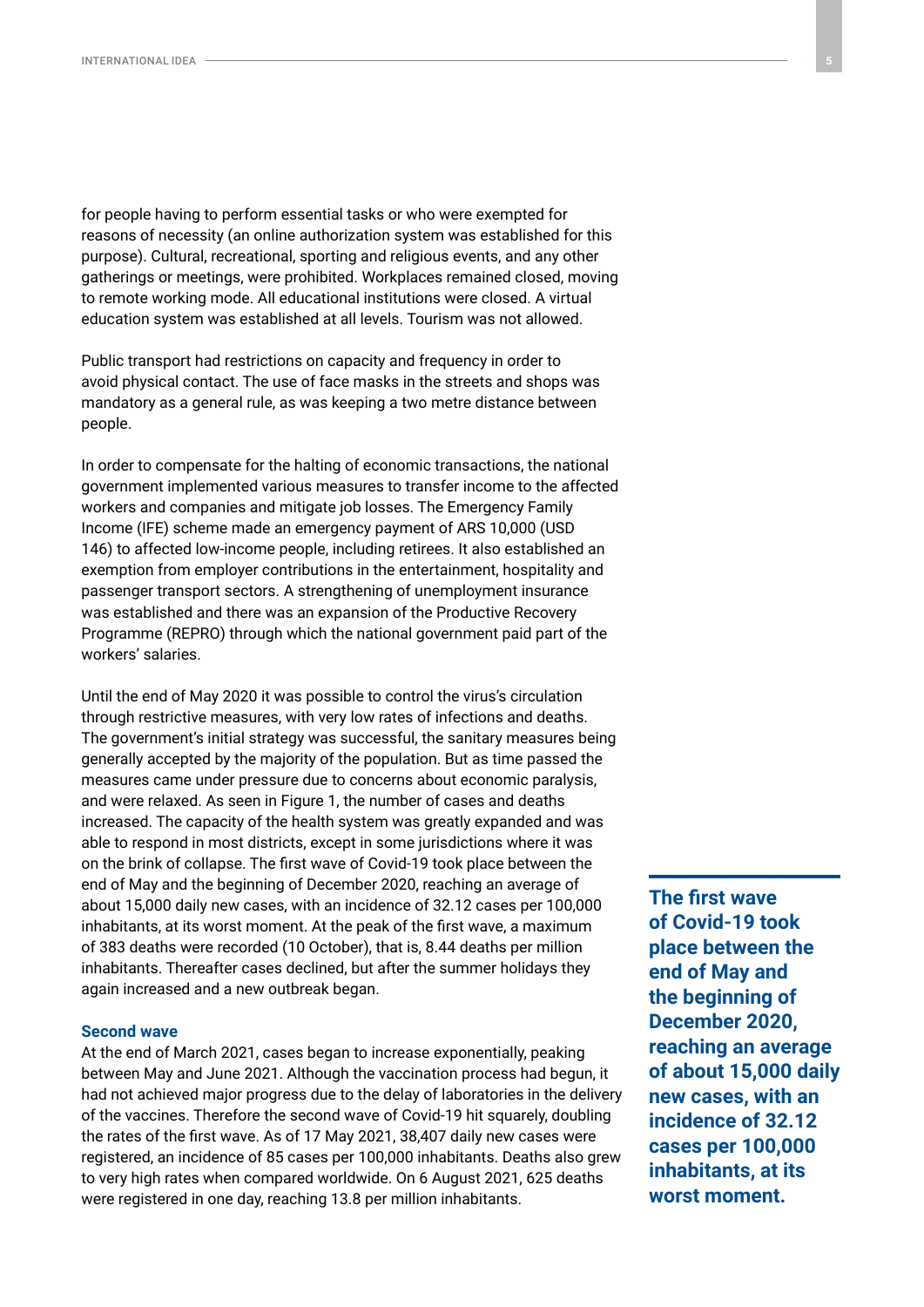**The second wave was very intense, although shortlived. It lasted approximately two months; by mid-June vaccinations began to take effect and cases began to decline rapidly.** On 8 April 2021, the national government suspended and/or limited (Argentina 2021c) social activities and introduced a nighttime curfew, subject to the epidemiological and sanitary risk in each jurisdiction. The governors of the provinces and the Head of Government of the City of Buenos Aires had the power to apply additional restrictions depending on the aforementioned risk. In a large part of the country, face-to-face classes were suspended, as were sports, recreational, social, cultural and religious activities carried out in closed environments. Shopping centres were closed and shops and restaurants reduced their opening hours. On 21 May 2021, a nine-day lockdown was enforced.

The second wave was very intense, although short-lived. It lasted approximately two months; by mid-June vaccinations began to take effect and cases began to decline rapidly. By early August 2021 the country was beginning to emerge from the second wave.

Vaccination had started on 29 December 2020. Health staff and people with risk factors were vaccinated first. After a slow start, as mentioned, the government was able to negotiate and obtain larger amounts of vaccines, and the vaccination process accelerated through May–September 2021. At the end of July the vaccination of adolescents aged 12–17 years began, and in the middle of October, vaccination of children aged 3–11 years. By mid-December 2021, 82 per cent of the population had received one dose and 69 per cent had



*Source:* Author, based on data from UBA-CONICET Institute of Computer Science, <[http://sedcovid.exp.dc.uba.ar/dash/\(12](http://sedcovid.exp.dc.uba.ar/dash/(12-14-2021)) [-14-2021\)>](http://sedcovid.exp.dc.uba.ar/dash/(12-14-2021)), accessed on 17 March 2022.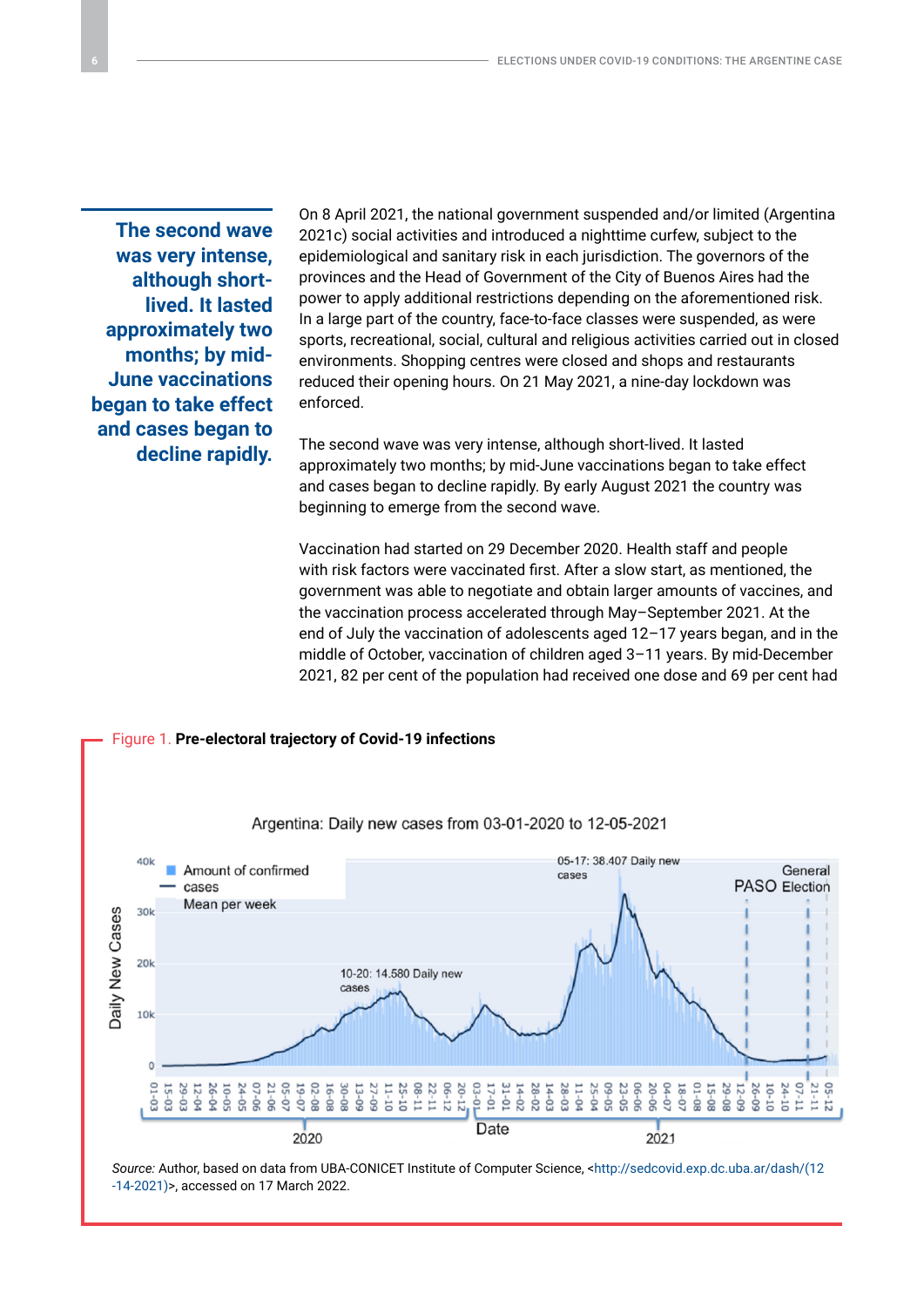completed the two doses, and third doses (boosters) were already being given. The advance of vaccination kept the Delta variant from having the effect that it had in other countries.

# **ADJUSTMENTS TO THE ELECTORAL CALENDAR**

During the first months of 2021, when the national government had to propose the election date, Argentina was going through its second wave of Covid-19 and vaccination was progressing slowly. The government sent Congress a bill to postpone the electoral calendar of 2021, with the prior agreement of opposition party leaders (*El Cronista* 2021). The main opposition party, Juntos por el Cambio, requested that the act include an article clarifying that, for the rest of the year, the electoral calendar could not be modified again. This was granted; the postponement enjoyed widespread support (Serra 2021) and was approved by a large majority (83 per cent of the votes; 223 deputies in support, 3 against and 8 abstentions).

As a consequence, legislation (Argentina 2021a) was enacted to modify for a single time the date of the primary (PASO) and legislative elections, due to the health emergency. A five-week postponement was made, to 12 September and 14 November, respectively. The intention was to allow the national vaccination plan to reach the largest possible number of the population by election day (for more details on the election calendar see NEC 2021a). At the time of the primary elections and the general elections, a high percentage of residents were vaccinated and the number of daily new cases was low (averaging 2,500 during the primary and 1,350 by the time of the general elections).

# **CROSS-PARTY CONSENSUS ON COVID ADJUSTMENTS1**

The first part of the risk management framework for the elections was the Extraordinary Agreement issued by the NEC in June 2020 (Argentina 2020c), which created a 'Programme to evaluate the possible impact of the Covid-19 pandemic in the electoral process of the year 2021' and to propose specific measures to take in response. The agreement established a Working Group integrated by the Secretariat for Political Affairs and all four parts of the EMB. Furthermore, judges and secretaries of the national electoral courts were invited to make suggestions, as were the Consultative Council of Political Parties (through a Monitoring Council, see below), non-governmental and civil society organizations. (For all the agreements issued by the NEC prior to the elections see NEC 2021b.)

<sup>1</sup> The information for this section was obtained in an in-depth interview with the National Electoral Director, Diana Quioto (Quioto 2021/2022).

**The government sent Congress a bill to postpone the electoral calendar of 2021, with the prior agreement of opposition party leaders.**

**The intention was to allow the national vaccination plan to reach the largest possible number of the population by election day.**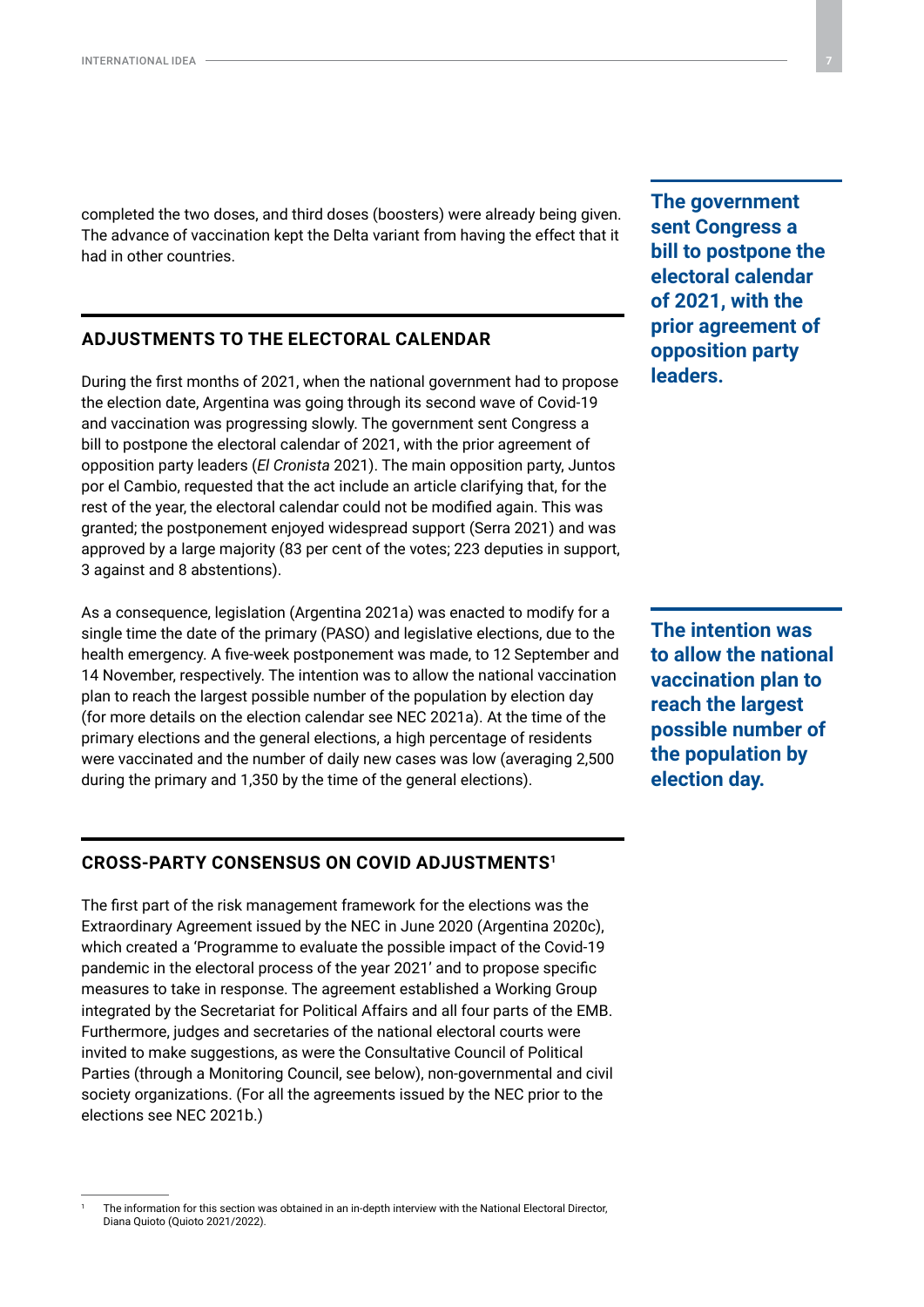More specifically, within the framework of Act 26.571 (Argentina 2009a) which regulated the PASO elections, section 104 dictated the creation of a Monitoring Council for the primary and general elections. The Council is managed by the DiNE of the Interior Ministry. Drawn from representatives of the participating national political parties, the Council was required to be formed within 10 days of the call for primary elections and to function until the announcement of the general election results.

**In 2021, the Council acted as the channel through which DiNE was able to reach agreement with all the political parties on necessary adjustments to make in the new pandemic context.**

**The DiNE relied on reports from elections in different countries of the world.**

The DiNE was required to report in detail—periodically or when the Monitoring Council required, and during both the primary and general elections—with progress updates about procedures related to campaign financing, allocation of space in the media, and dissemination of provisional information, among other matters. In 2021, the Council acted as the channel through which the DiNE was able to reach agreement with all the political parties on necessary adjustments to make in the new pandemic context.

The Monitoring Council thus became a source of permanent consultation and bargaining with political parties in order to agree the sanitary protocol to be followed (for more on the Council in general see DiNE 2021c).

The initial meetings of the Monitoring Council allowed the DiNE to know the needs that political parties had. One of the main concerns was to be able to keep procedures in workable order and avoid the loss of legal status on the part of parties that, due to the pandemic context, had been unable to comply with the financing rules (under: Argentina 2009a). After hearing this request, the DiNE drafted legislation that was later passed as Act 27622 (on 19 May: Argentina 2021b), which suspended the expiration of the status of the political parties until 31 December 2021.

With this problem solved, discussions in the Monitoring Council turned to the protocols to be implemented when holding the elections. In this, the DiNE relied on reports from elections in different countries of the world (DiNE 2021a, 2021b).2 The 'first protocol for foreign elections' in Argentina, implemented for the holding of the Bolivian elections during October 2020 in Argentine territory, was taken as the main precedent. The Bolivian community in the country numbers about 140,000, so during 2020 a procedure was designed providing a significant number of polling stations in 17 provinces of the country. The Bolivian elections were organized under a cooperation agreement between the electoral bodies of both countries.

These elections were important not only due to the large number of Bolivian citizens residing in Argentina, but also for two other reasons. Firstly, the schools normally used as polling stations were closed due to the pandemic which meant having to make special arrangements with education authorities of each province to be able to reopen them for electoral purposes. The second reason was that elections had been called by the Áñez administration, which

<sup>2</sup> The NEC analysed the elections held in the Dominican Republic, the first held in a pandemic (5 July 2020), as well as electoral processes that had taken place since in the region, i.e. in Bolivia, Brazil, Chile, Ecuador, Paraguay and Uruguay (Infobae 2021), among others.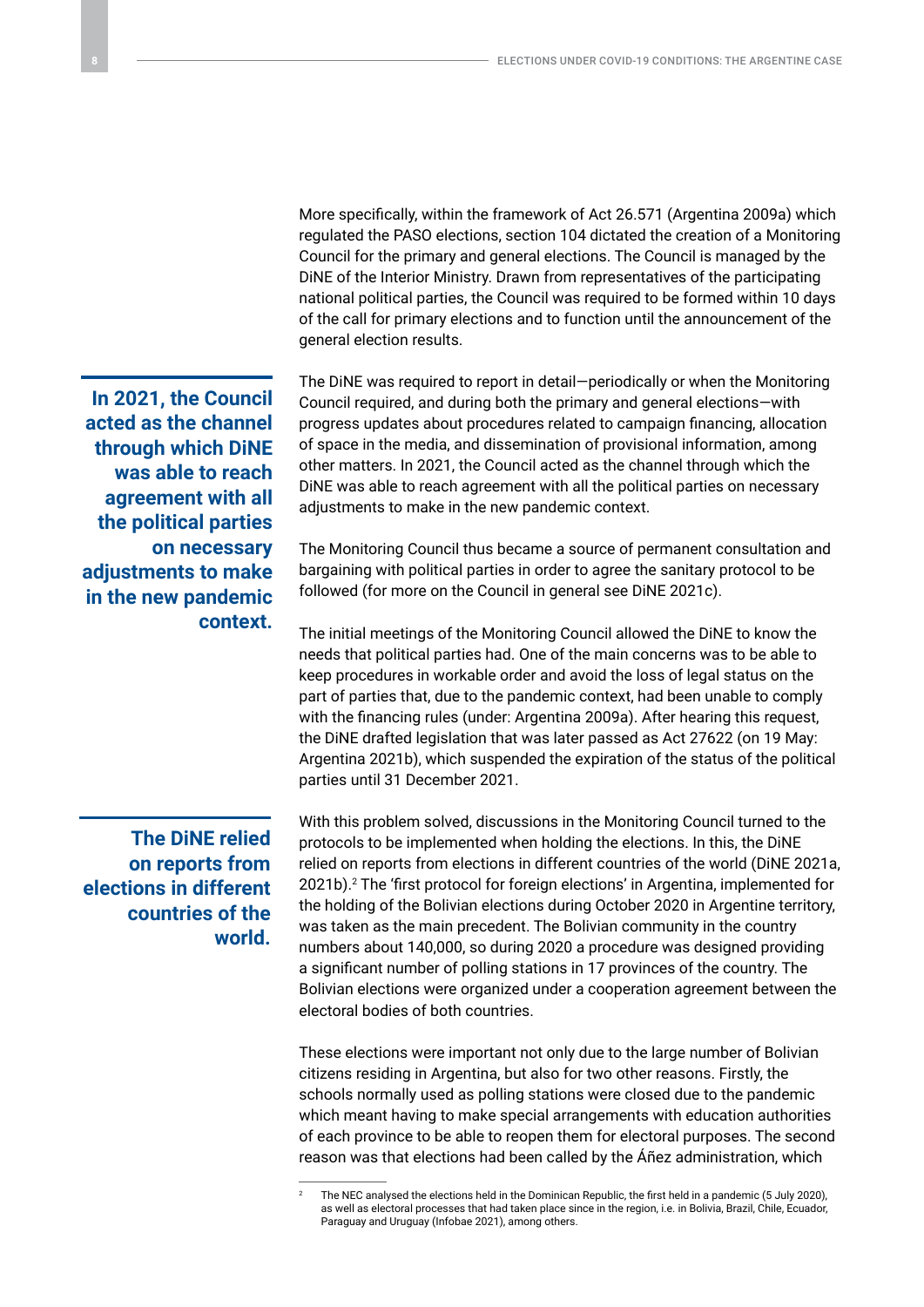was not recognized by the Argentine Government as a legitimate democracy. Therefore, election organization involved bargaining between the Argentine Foreign Ministry and the Bolivian diplomatic corps. At that time, a protocol with preventive and care measures was implemented and, as it worked properly, it was taken as a precedent for the organization of the 2021 elections.

#### **Voting methods: obligations and rights**

The possibility of implementing postal voting, Internet voting or early voting was also discussed. These options were considered because Argentine legislation establishes, as we have seen, the right and obligation of all Argentine citizens to vote. On the other hand, the spread of a dangerous infectious disease is considered a crime against public health according to article 202 of the Penal Code (Argentina 1984), punishable by 3 to 15 years in prison (Duduik 2020). In the context of the global Covid-19 pandemic, the conflict was not with the *duty* to vote because citizens are already exempted from this civic obligation in case of illness by article 12 paragraph c of the Electoral Code (Argentina 1972; and see Dominguez 2021).

Rather, there was a conflict between the duty not to infect others and the right to vote, which can be claimed by any citizen because it appears in the National Constitution. The Ministry of the Interior, however, decided not to make changes in the regular voting procedures. Their main approach was instead to design the necessary sanitary measures so that voting was Covidsafe, modifying this as little as possible, in order not to affect the legitimacy that citizens recognize in democratic elections. The goal was to keep people confident in elections and feeling safe enough to vote.

There were also several discussions about hypothetical situations such as the possibility that people with symptoms or who were Covid positive would show up to vote. The discussions revolved around whether it was possible to prevent them from voting, or whether the exceptional nature of Covid-19 could justify denying these people the right to vote. This generated a broad discussion not only in the field of the courts but also within society (*Ámbito Financiero* 2021a; Infobae 2021; Servini 2021).

The different alternatives evaluated by the Electoral Courts system for issuing the vote for Covid-19 positive people were: taking a ballot box outside the enclosed environment of the polling station, so that these people could vote, if they wished; providing one designated voting booth (room) per venue for Covid-positive voters; or requiring people to vote as usual but with physical distance from others, and with a subsequent deeper sanitization of the dark room, in addition to the standard Covid-protocols (Dominguez 2021). Finally, the NEC provided that judges with electoral competence in each of the 24 districts would determine 'the procedure for issuing the vote for those voters who exhibited obvious symptoms compatible with Covid-19 and who required to exercise their right to vote, preserving the health of other people' (Argentina 2021f).

**The possibility of implementing postal voting, Internet voting or early voting was also discussed. These options were considered because Argentine legislation establishes, as we have seen, the right and obligation of all Argentine citizens to vote.**

**The goal was to keep people confident in elections and feeling safe enough to vote.**

**People who tested positive for Covid-19 or were close contacts of positive cases were advised not to go to vote and they were required to fill in an online form through a registry website, to excuse themselves from voting.**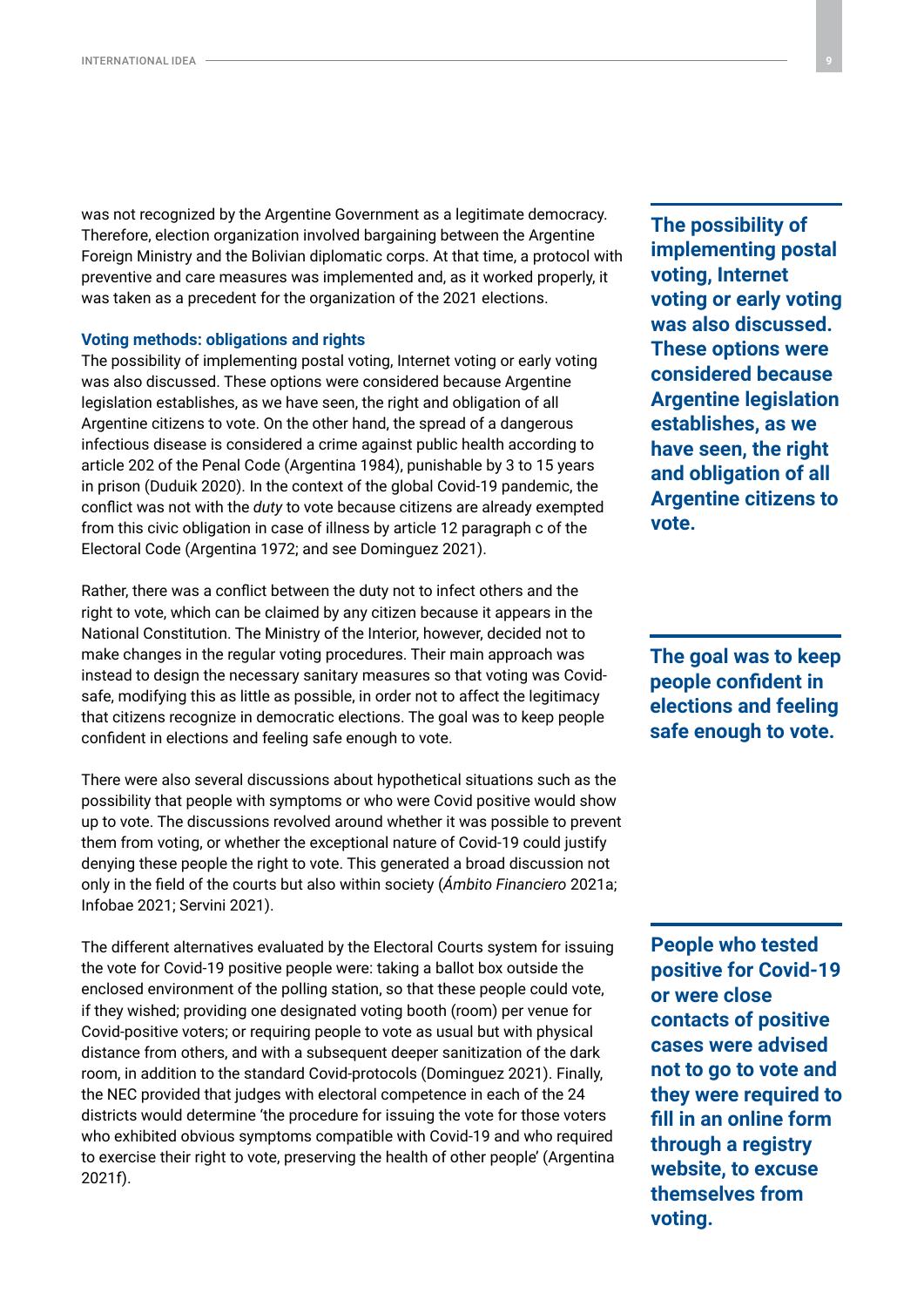In the event, people who tested positive for Covid-19 or were close contacts of positive cases were advised not to go to vote and they were required to fill in an online form through a registry website, to excuse themselves from voting. Some measures such as taking body temperature when entering the polling station were also discussed, but not implemented. No cases were recorded, or at least there were no known cases, in which Covid-19 patients or close contacts of positive cases demanded the opportunity to cast their vote.

## **THE HEALTH PROTOCOL**

Based on the exchange that occurred within the framework of the Monitoring Council, the DiNE generated contributions and prepared a draft for the NEC to set the protocol for holding the elections in the framework of the pandemic. This protocol was reviewed by the Ministry of Health and had the agreement of all political parties. No major disagreements were recorded in relation to the measures included in the draft. Several political parties expressed a wish to have some procedure that allowed their supervisors to enter, leave and circulate through the polling stations (and relevant Official Mail premises), and this was accommodated..

**The National Electoral Command was an appropriate body to take on health protection roles, its personnel being perceived as neutral by voters.**

The Ministry of the Interior and the NEC, under the supervision of the Ministry of Health, elaborated a protocol of preventive health measures to hold the 2021 elections in Covid-safe fashion (Argentina 2021f, 2021g). This included expanding the number of polling centres by almost 30 per cent (from 15,000 to 19,000) to reduce the flow of people, and with a maximum of eight voting tables for each.

This protocol created the role of health facilitators in all polling centres, a function fulfilled by personnel from the National Electoral Command (seconded from the different federal security forces, namely: the army, the gendarmerie, the federal police and the airport security police). In accordance with the Constitution (Argentina 1994: article 99, subsections 1, 12 and 14) the president constitutes the National Electoral Command for each electoral process (see Argentina 2021d), and it reports to the Ministry of Defence. Its role is to coordinate and execute the security measures established by the National Electoral Code, as well as to facilitate the observance of other legal provisions related to elections. The National Electoral Command was an appropriate body to take on health protection roles, its personnel being perceived as neutral by voters. The Ministry of Interior also provided health kits and sanitizers for use at polling centres.

The DiNE provided information and training on voting procedures and for the implementation of the new health and safety protocols to all actors and at all stages of the electoral process. This was designed and carried out by the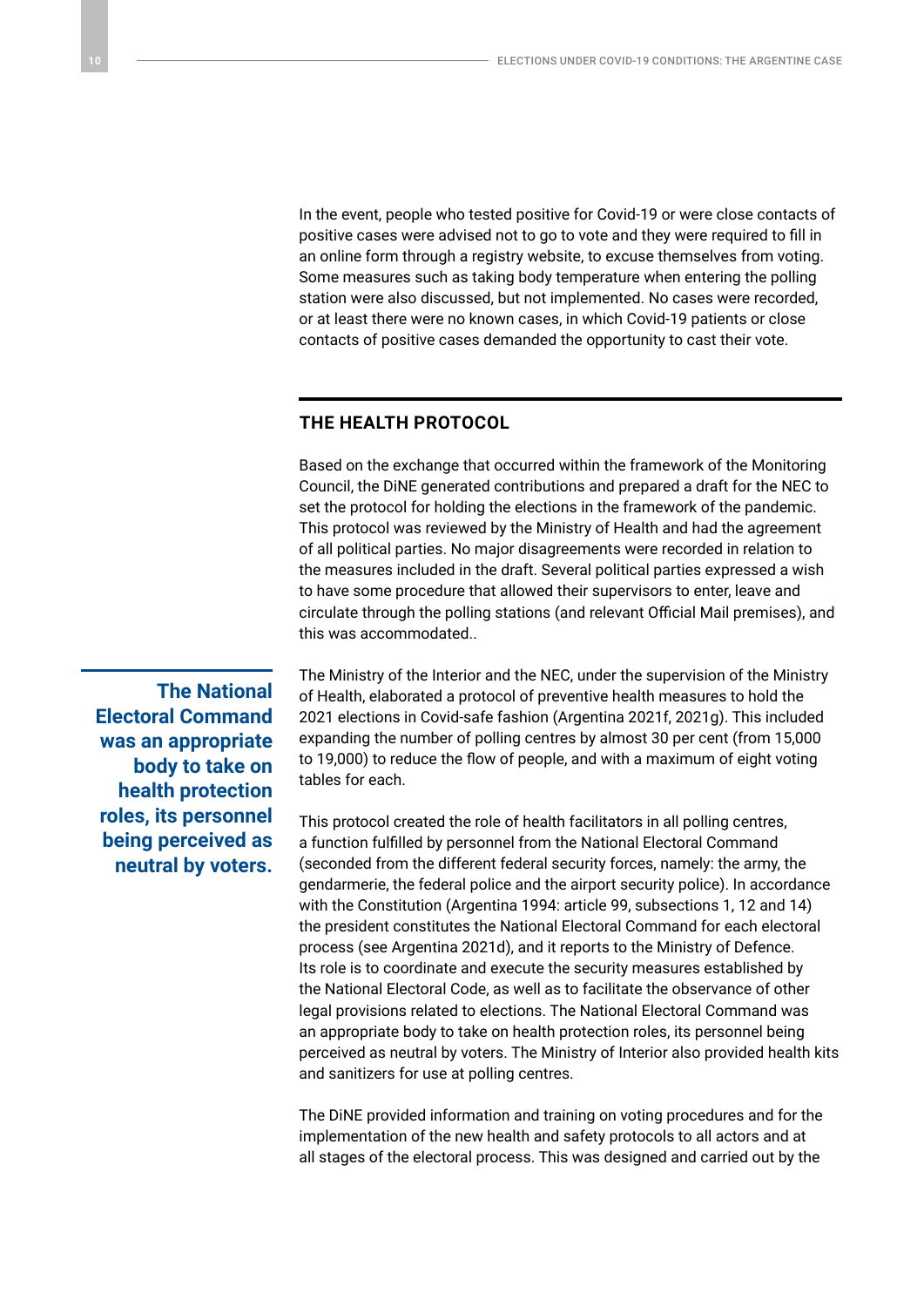Training and Electoral Education School3 , under the aegis of the NEC (Argentina 2009b). Its main objective is to promote the essential democratic values for the exercise of political rights and electoral participation.

Regarding the electoral campaign, political parties were encouraged to use digital tools and non-face-to-face activities. Campaigning activities were affected by the general restrictions on all social contact, such as capacity limitations for face-to-face activities and a ban on mass public events, among others.

Among the preventive measures for polling stations, the following are the most relevant:

- Give priority to using polling centres with open spaces.
- Define a place of entry and another of exit independent of one another.
- Signpost the one-way entry and exit traffic and show the layout of the polling stations and queuing system by means of posters, to ease compliance with physical distancing.
- Avoid crowds and respect two-metre distancing between people. In order not to exceed polling centre capacity, organize queuing outside the buildings.
- Post visible alerts in polling centres, regarding guidelines to prevent the spread of Covid-19.
- Ventilate closed rooms regularly (at least 15 minutes every two hours).
- Designate one sanitary facilitator in each polling centre to organize the entry of voters, and ensure compliance with mask wearing, hand sanitization and physical distancing.
- Clean and disinfect surfaces, doorknobs, voting rooms, floors and bathrooms of the voting sites before, during and at the end of polling day.
- Establish a priority voting schedule for voters belonging to high-risk groups. This period to last for two hours.
- Voters must wear a face mask and maintain distance, hand hygiene, and respiratory hygiene throughout their stay at the polling station.
- Use an individual pen and try not to share it with polling authorities, the supervisors and citizens.
- Implement a communication strategy prior to the election with information on the website and social networks by email or by phone, among others, in order to inform the general public about preventive measures, including the use of infographics and versions adapted for people with disabilities.

This protocol was the general regulatory framework for the entire country. Provincial jurisdictions could introduce additional measures and they did so (see DiNE 2021d). For example, in the province of Tucumán, Covid-19 testing stations were set up near the polling centres. In several provinces, the priority schedule for voting for people with risk factors was adapted. Buenos Aires established that provincial police would carry out functions related to Covid-19 prevention nearby polling centres.

**This protocol was the general regulatory framework for the entire country. Provincial jurisdictions could introduce additional measures and they did so.**

<sup>3</sup> For more information on the Training and Electoral Education School, and links to training materials for staff and citizens (and on special assistance needs) see <[https://www.electoral.gob.ar/nuevo/paginas/btn/cyee/](https://www.electoral.gob.ar/nuevo/paginas/btn/cyee/cyee.php) [cyee.php>](https://www.electoral.gob.ar/nuevo/paginas/btn/cyee/cyee.php), accessed 17 March 2022.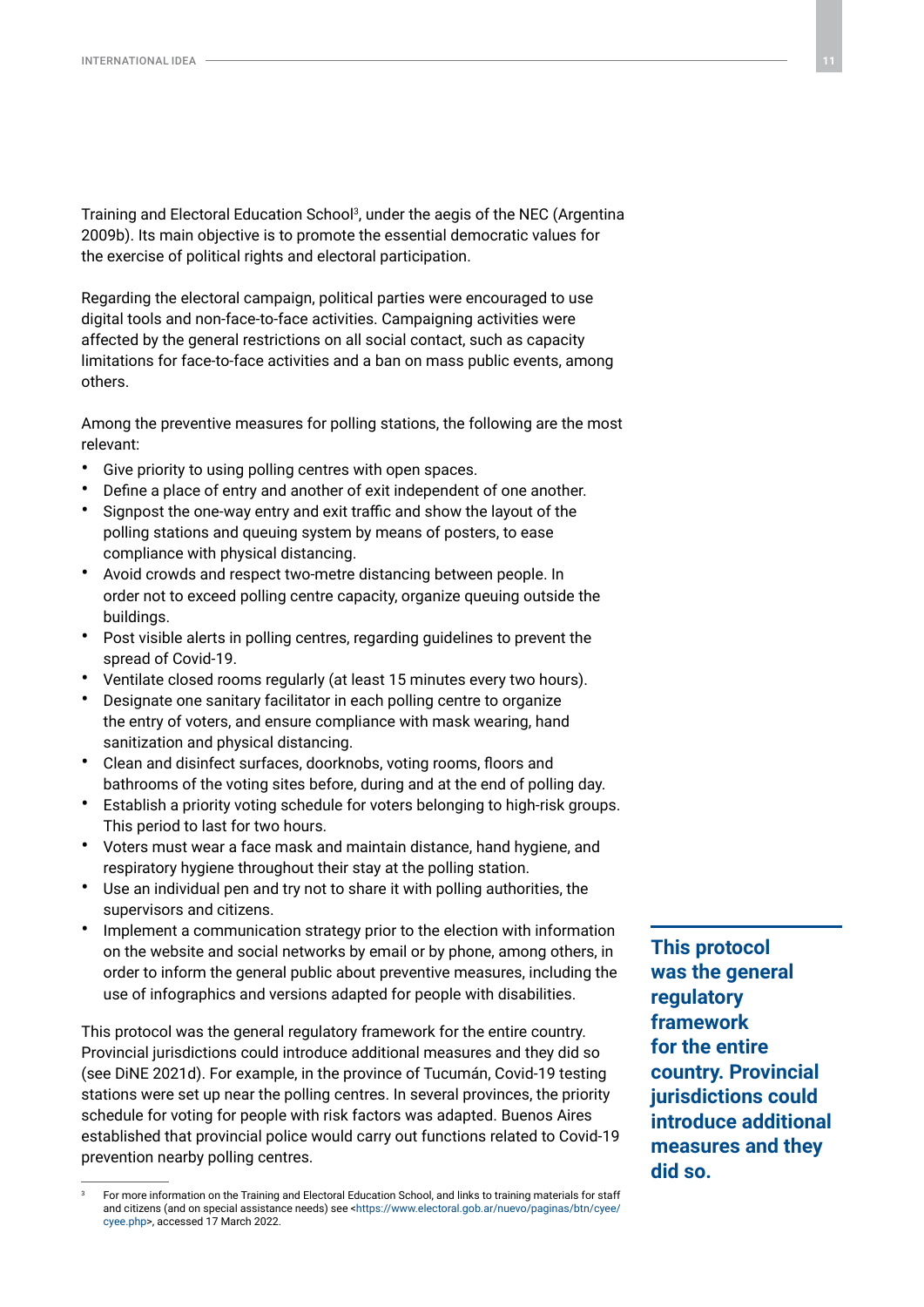**In order to ensure the implementation of the sanitary protocol, additional funding through an expansion of the DiNE budget was required.**

**After the primary elections, the application of the protocol was evaluated. One of the difficulties identified was longer waiting times outside the polling stations.**

> **The holding of elections does not seem to have had an impact on the number of infections.**

The main variation related to the procedures established for those people testing positive for Covid-19 and their close contacts, who presented themselves to vote. In the event that people with Covid-19 might present for voting, Chaco and Río Negro established that the electoral authorities of that polling centre should contact the Electoral Secretary of the district, which would determine the procedure to follow. Jujuy, La Pampa, Misiones, Neuquén and Santa Fe set up a contingency voting room so that people with Covid-19 could vote in isolation. By contrast, the governments of Buenos Aires City, Formosa and San Juan decided that any infected voter would be turned away from the polling centre, and the electoral delegate had to record the event.

In order to ensure the implementation of the sanitary protocol, additional funding through an expansion of the DiNE budget was required. The budget for the election accordingly increased by 11.7 per cent. This was devoted to the payment of per diem for polling station authorities, and to the purchase of sanitary and cleaning kits for polling centres. The involvement of auxiliary school staff was ordered to ensure continual cleaning at the polling centres.

#### **The protocol in practice**

On election day, and more so in the primary, there were problems that delayed the start of voting in some polling centrers and were picked up in the news media. The main problem related to the absence of designated polling station authorities, which implied designating deputy authorities in order to start the election. However, sources from the NEC assured *La Nación* that by 09:00, 99 per cent of polling stations were open, that the few exceptions were being dealt with and that in provinces such as Entre Ríos and Tucumán, polling was already 100 per cent open (*La Nación* 2021). The second cause of delay was implementing the health protocol; queueing outside polling centrers generated long and frustrating waiting times for voters—of up to an hour in many cases (*Clarín* 2021). In some areas, streets had to be closed because there was no room for long queues on the pavements near polling centres. The situation went from surprise to discomfort and then to complaints: in the province of Santa Fe, for instance, the Electoral Courts decided to allow 10 to 15 people to enter the polling centres at a time, instead of the maximum 8 (elDiarioAR 2021).

After the primary elections, the application of the protocol was evaluated. One of the difficulties identified was longer waiting times outside the polling stations (additional delays were generated by the time it took for one official to leave and notify, supervise and admit the next elector). For this reason, during the general election, queues were arranged inside the polling stations, which involved adding new polling stations. 'The great novelty (for general election) is the intention that the lines form inside the polling centers, allowing greater fluidity in the act of voting and avoiding unnecessary waiting times,' the NEC's deputy director Gustavo Mason told *Radio Nacional* (Perfil 2021).

The holding of elections does not seem to have had an impact on the number of infections. If we take the primary elections as a reference, as of 12 September 2021 the moving weekly average of daily new infections was 687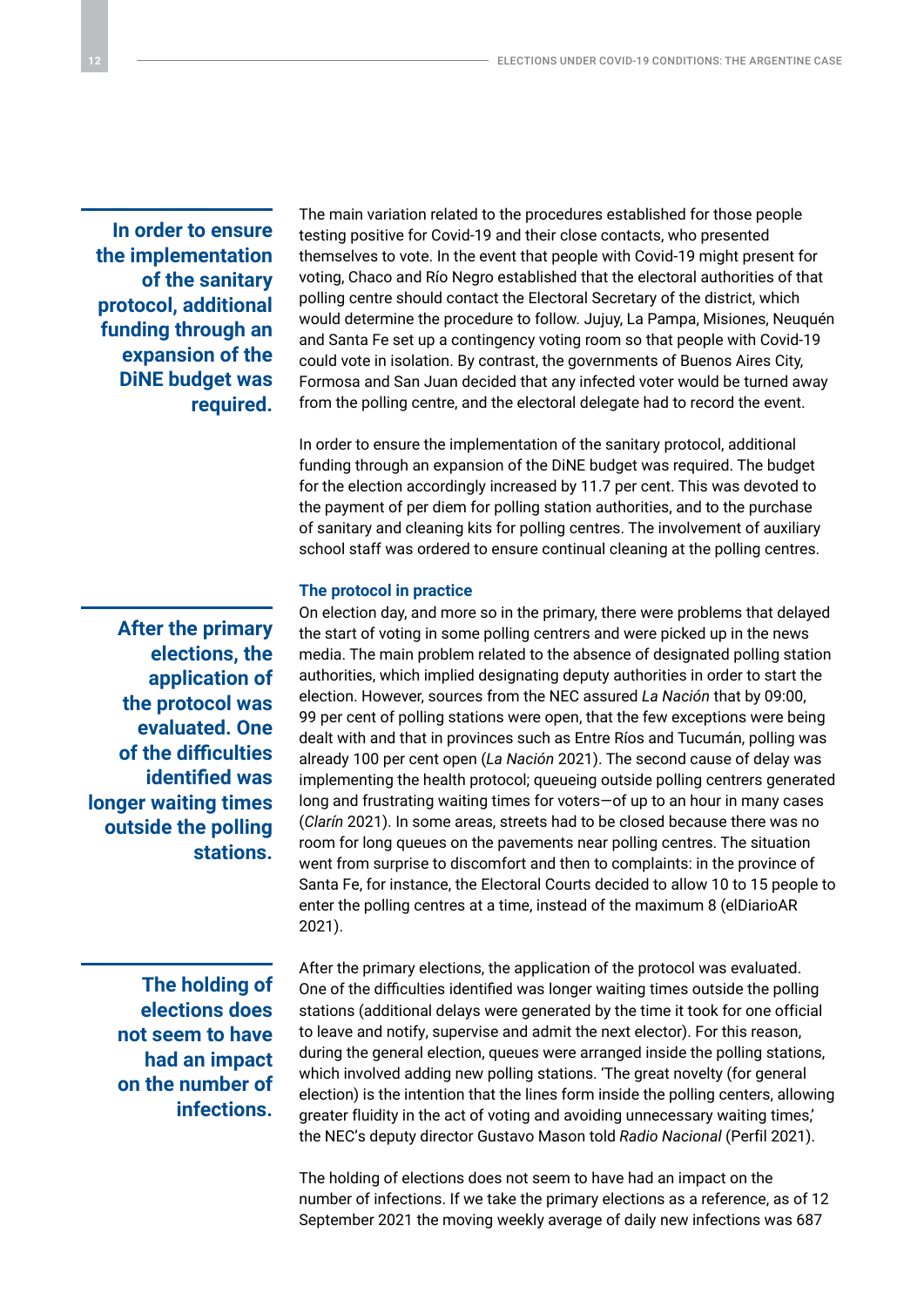cases; after 14 days the figure was 473, some 214 fewer cases. If we take the general elections, as of 14 November there was an average of 506 daily new infections, while 14 days later there was an average of 645, a slight increase. But the rate of new cases remained stable until mid-December when cases began to rise as a result of the Omicron variant. Further, no known infections of candidates or electoral staff appeared in the days immediately after elections were held.

# **THE CAMPAIGN, COUNT AND RESULTS**

The electoral campaign had two phases. The first was prior to the primary, from 24 July to 9 September. During that first period the campaign had to respect some restrictive measures (Argentina 2021e). Activities and social gatherings of more than 10 people were prohibited in private homes; the limit in other enclosed environments was 50 per cent of their capacity. Nonattendance at workplaces was promoted. Provinces with high epidemiological risk (mainly the most populated ones, such as Buenos Aires and the City of Buenos Aires) had tighter restrictions such as bans of all social gatherings in private homes; the prohibition of all kinds of cultural, social, recreational and religious events in enclosed places that involved the concurrence of people; and bans of social gatherings in public outdoor spaces of more than 10 people. In-person education was suspended and switched to online lessons. Few campaigning activities were carried out during this stage, so that the campaign went almost unnoticed by a large part of society.

These measures were in place until 6 August 2021, allowing a more normal framework for the final stage of the electoral campaign prior to the primary. The electoral campaign prior to the general elections coincided with the easing of restrictions. Campaigns of the various parties had a strong presence in the media and on social networks. Activities had to adapt to health protocols. But for the final part of the campaign, they took place in a framework of quasinormality. Campaign closing events were outdoors, in open spaces but with a crowd of people (*Ambito Financiero* 2021b).

#### **Improvements in transparency**

Another important change in 2021 was improvement in the transparency of the electoral process. This was achieved through a decision that allowed the DiNE to regain oversight of the provisional vote count, previously outsourced to a company (Correo Argentino). A specific unit was created in the DiNE dedicated to the task, which included software procurement. The tender documents were published in preliminary form, about which all political parties were able to make comments and improvements that were effectively incorporated into the final version.

The contract included several conditions, such as that the software be based on open source. The number of voting centres transmitting telegrams was increased to 11,000. Telegrams were required to be in TIF format and to

**The electoral campaign prior to the general elections coincided with the easing of restrictions. Campaigns of the various parties had a strong presence in the media and on social networks.**

**Each telegram had a double-digitization procedure that could be audited by political parties.**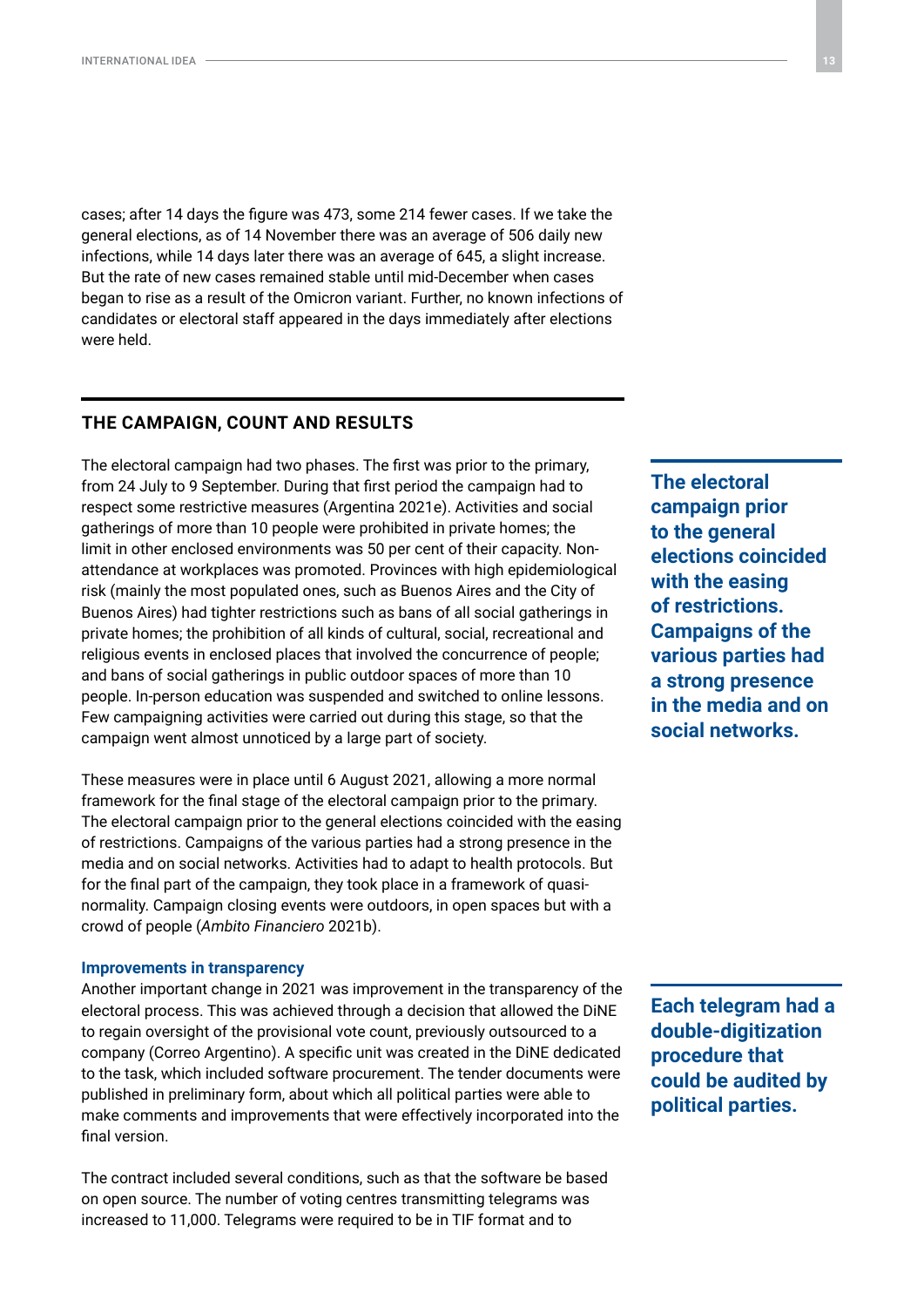include some metadata about each telegram to know who transmitted it, where from and who received it. Party controllers could track each telegram and read them as they arrived. Each telegram had a double-digitization procedure that could be audited by political parties. The level of citizen and political party auditing was raised by obtaining CSV data; oversight and audit by the various parties was allowed at each step of the counting process. To enable this the opening of the software code was carried out prior to election day. The DiNE created a public application for following the count in real time, with open access, in which provisional results could be disaggregated by polling station where sent telegrams were available. At the time of writing, the DiNe, within the framework of the Council for Monitoring, is preparing the final report on the 2021 elections.

#### **Turnout and results**

**For the general elections of 14 November, the turnout was 71.7 per cent, the lowest turnout since 1983.**

For the primary elections (see also Aguerre and Cruz 2021a), the turnout was 67.8 per cent. This was the lowest turnout in a national election since the return to democracy in 1983, but not so far behind the 2017 primaries (72 per cent) or the 2009 legislative elections (73 per cent). If we take into account the context of a pandemic with a strict health protocol, the organization of the electoral process is to be considered a success. Citizens went to vote and this shows the consolidation of the democratic system. Juntos por el Cambio, the main opposition party, obtained 41.5 per cent as against the 32.4 per cent obtained for the incumbent party (Frente de Todos). Another interesting aspect of this election was the large number of votes obtained by a new extreme-right party (Libertad Avanza), which obtained 6.4 per cent of the national votes. The Frente de Izquierda y los Trabajadores, a left-wing party, also improved its performance, reaching 5.9 per cent nationwide.

For the general elections of 14 November (see also Aguerre and Cruz 2021b), the turnout was 71.7 per cent, 4 per cent higher than the primaries. Despite this improvement, it was likewise the lowest turnout since 1983.

Regarding the results of the general elections in November, the incumbent party improved its performance reaching 33.6 per cent of the votes. The main opposition party (Juntos por el Cambio) won with 42 per cent of the votes. From 10 December 2021 and for the next two years, the incumbent party (Frente de Todos) will not have its own quorum, that is to say, the incumbent party will not have the necessary number of senators to start the sessions, the first time this has happened since the return to democracy in 1983.

**The electoral process was carried out without serious incidents or postelectoral disputes, which reinforced the legitimacy of the system.**

# **LESSONS FOR OTHER COUNTRIES AND THE FUTURE**

Holding elections in the context of the Covid-19 pandemic was a huge challenge for democracies in general. For countries with a shorter democratic experience, with weaker institutions, the challenge was even greater. Despite this, Argentina diligently carried out the elections with a successful health protocol, and with the participation and consent of all the political parties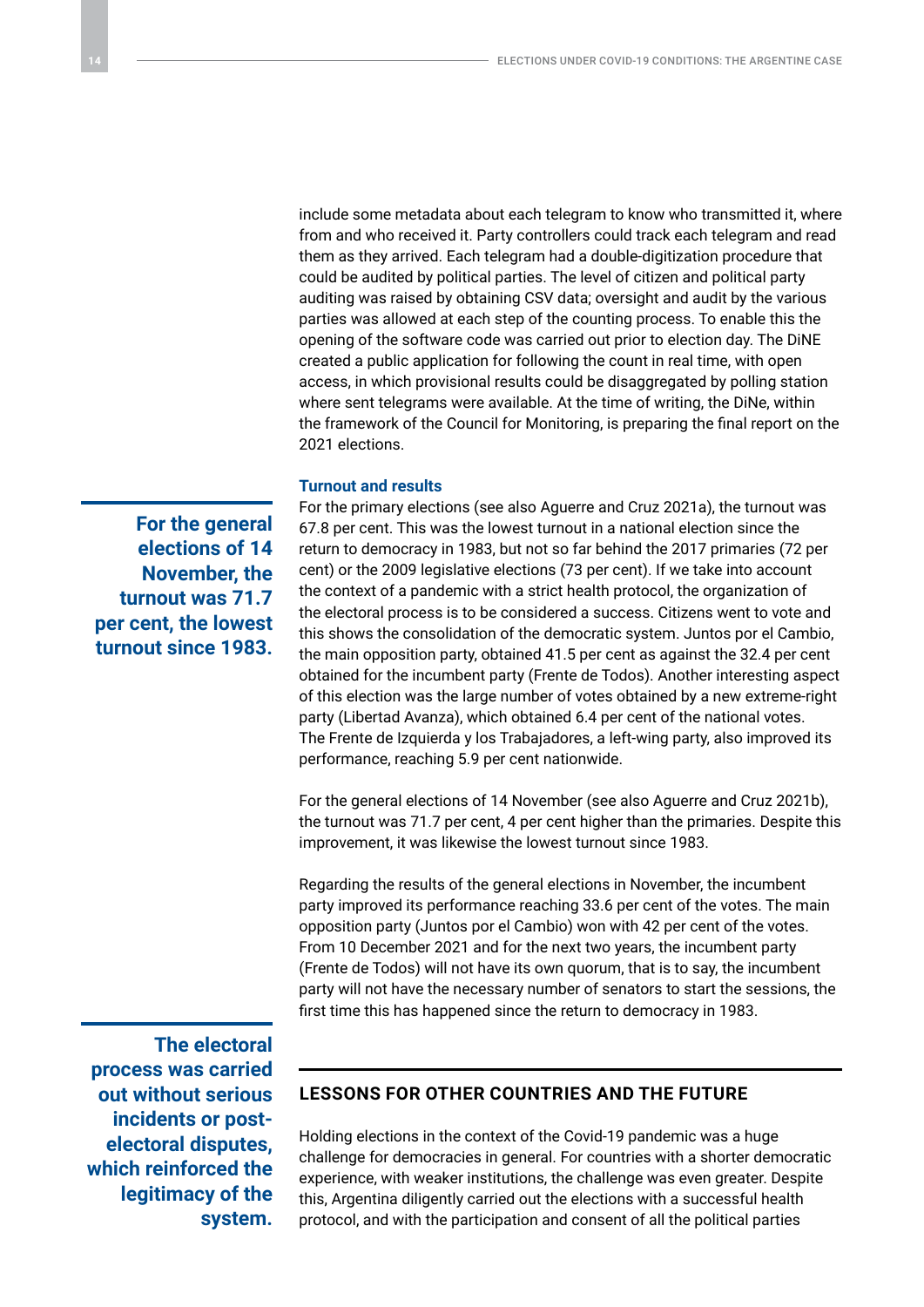involved. This shows clear signs of democratic consolidation. The electoral process was carried out without serious incidents or post-electoral disputes, which reinforced the legitimacy of the system. Likewise, increasing the transparency of the electoral process improved voter confidence. Despite such positive indicators, we should also note a relative decline in the turnout.

Regarding the lessons that we can draw from the case of Argentina, in relation to good practices, the following can be mentioned:

- the reports prepared by the DiNE on the elections held in other parts of the world, to evaluate possible measures that could be adopted for holding elections in the context of Covid-19;
- the functioning of the Political Parties Monitoring Council, which created a space for bargaining and feedback, in which all the political parties participated; and
- the evaluation carried out after the PASO election, which made it possible to improve the protocol for polling centers, avoiding delays.

Among the practices that could have been avoided are:

- The arrangement of queues outside the voting establishments during the PASO election, which generated long delays.
- People who tested positive for Covid-19 or were close contacts of positive cases were advised not to go to vote. While this did not mean 'disenfranchisement', perhaps it may have discouraged some Covid-positive individuals from actually going to vote.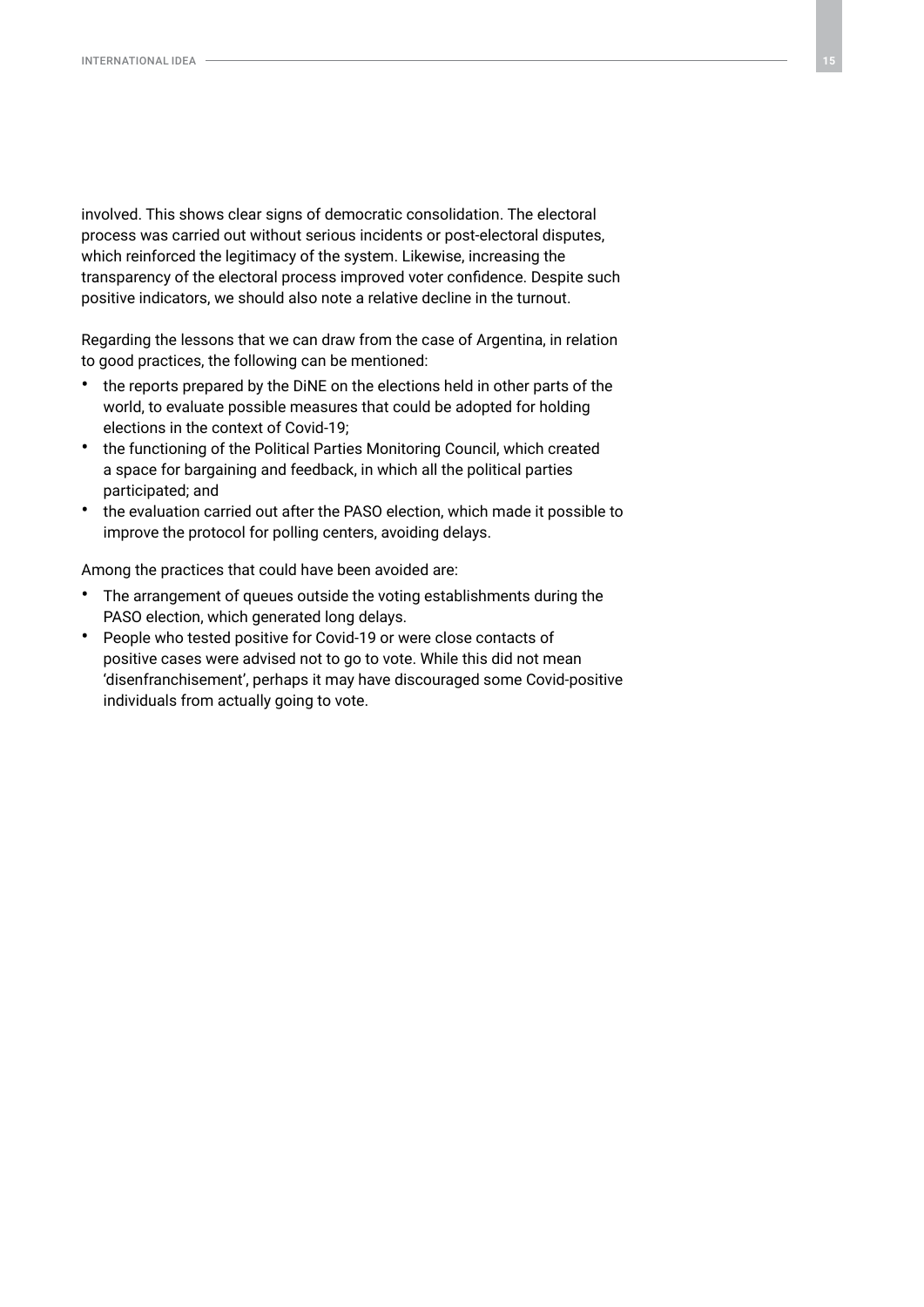### **REFERENCES**

- Abal Medina, J. and Suárez Cao, J., 'Análisis crítico del sistema electoral argentino. Evolución histórica y desempeño efectivo' [Critical analysis of Argentina's electoral system: historical evolution and effective functioning], *Revista de Ciencias Sociales*  14 (2003), pp. 120–50, [<http://ridaa.unq.edu.ar/handle/20.500.11807/1192>](http://ridaa.unq.edu.ar/handle/20.500.11807/1192), accessed 16 March 2022
- Aguerre, T. and Cruz, F., 'Las cinco cosas que tenés que saber sobre las PASO' [The five things you need to know about PASO], Cenital.com, 13 September 2021a, <[https://](https://cenital.com/las-cinco-cosas-que-tenes-que-saber-sobre-las-paso/) [cenital.com/las-cinco-cosas-que-tenes-que-saber-sobre-las-paso/>](https://cenital.com/las-cinco-cosas-que-tenes-que-saber-sobre-las-paso/), accessed 16 March 2022
- —, 'Las siete cosas que tenés que saber sobre las elecciones' [The six things you need to know about elections], *Cenital.com*, 15 November 2021b, [<https://cenital.com/](https://cenital.com/las-siete-cosas-que-tenes-que-saber-sobre-las-elecciones/) [las-siete-cosas-que-tenes-que-saber-sobre-las-elecciones/](https://cenital.com/las-siete-cosas-que-tenes-que-saber-sobre-las-elecciones/)>, accessed 16 March 2022
- *Ámbito Financiero,* 'Las personas con Covid-19 o aisladas no podrán votar en las PASO 2021' [People with Covid-19 or isolating will not be able to vote in PASO 2021], 2 September 2021a, [<https://www.ambito.com/politica/elecciones-2021/](https://www.ambito.com/politica/elecciones-2021/las-personas-covid-19-o-aisladas-no-podran-votar-las-paso-2021-n5268121) [las-personas-covid-19-o-aisladas-no-podran-votar-las-paso-2021-n5268121>](https://www.ambito.com/politica/elecciones-2021/las-personas-covid-19-o-aisladas-no-podran-votar-las-paso-2021-n5268121), accessed 16 March 2022
- *—*, 'Recta final para las Elecciones 2021: los candidatos cerraron sus campañas' [Final stretch for the 2021 elections: candidates close their campaigns], 11 November 2021b, <[https://www.ambito.com/politica/elecciones-2021/recta-final-las-los](https://www.ambito.com/politica/elecciones-2021/recta-final-las-los-candidatos-cerraron-sus-campanas-n5314523) [-candidatos-cerraron-sus-campanas-n5314523](https://www.ambito.com/politica/elecciones-2021/recta-final-las-los-candidatos-cerraron-sus-campanas-n5314523)>, accessed 16 March 2022
- Argentine Republic*/*República Argentina, Act Nº 8,871/1912 'Saenz Peña Law' for National Elections, Senate and Chamber of Deputies of the Argentine Nation in Congress, 10 February 1912, [<https://www.argentina.gob.ar/normativa/nacional/](https://www.argentina.gob.ar/normativa/nacional/ley-8871-310143/texto) [ley-8871-310143/texto](https://www.argentina.gob.ar/normativa/nacional/ley-8871-310143/texto)>, accessed 16 March 2022
- —, Electoral Code of Argentine Republic, Act Nº 19,945/1972
- —, Penal Code of Argentine Republic, Act Nº 11,179/1984, [<https://observatoriolegis](https://observatoriolegislativocele.com/en/Criminal-Code-of-the-Argentine-Republic-Law-11179/) [lativocele.com/en/Criminal-Code-of-the-Argentine-Republic-Law-11179/>](https://observatoriolegislativocele.com/en/Criminal-Code-of-the-Argentine-Republic-Law-11179/), accessed 16 March 2022
- —, Act Nº 23.298 Organic Law of Political Parties, Senate and Chamber of Deputies of the Argentine Nation in Congress, 30 September 1985, [<http://servicios.infoleg.gob](http://servicios.infoleg.gob.ar/infolegInternet/anexos/20000-24999/23893/texact.htm) [.ar/infolegInternet/anexos/20000-24999/23893/texact.htm>](http://servicios.infoleg.gob.ar/infolegInternet/anexos/20000-24999/23893/texact.htm), accessed 17 April 2022
- —, Constitution of 1853/1860, with Amendments through 1994, <[https://www](https://www.constituteproject.org/constitution/Argentina_1994.pdf?lang=en) [.constituteproject.org/constitution/Argentina\\_1994.pdf?lang=en](https://www.constituteproject.org/constitution/Argentina_1994.pdf?lang=en)>, accessed 16 March 2022
- —, Act Nº26.571/2009 for Democratization of Political Representation, Transparency and Electoral Equity, Senate and Chamber of Deputies of the Argentine Nation in Congress, 2 December 2009a, <[http://servicios.infoleg.gob.ar/infolegInternet/](http://servicios.infoleg.gob.ar/infolegInternet/anexos/160000-164999/161453/texact.htm) [anexos/160000-164999/161453/texact.htm](http://servicios.infoleg.gob.ar/infolegInternet/anexos/160000-164999/161453/texact.htm)>, accessed 16 March 2022
- —, Extraordinary Agreement Nº 128/2009, National Electoral Chamber (NEC), 2009b
- —, Decree Nº 260/2020, DECNU-2020-260-APN-PTE Coronavirus (COVID-19). Provisions. National Executive Branch, President of Argentine Republic, 12 March 2020a, [<http://servicios.infoleg.gob.ar/infolegInternet/anexos/335000-339999/](http://servicios.infoleg.gob.ar/infolegInternet/anexos/335000-339999/335423/norma.htm) [335423/norma.htm>](http://servicios.infoleg.gob.ar/infolegInternet/anexos/335000-339999/335423/norma.htm), accessed 16 March 2022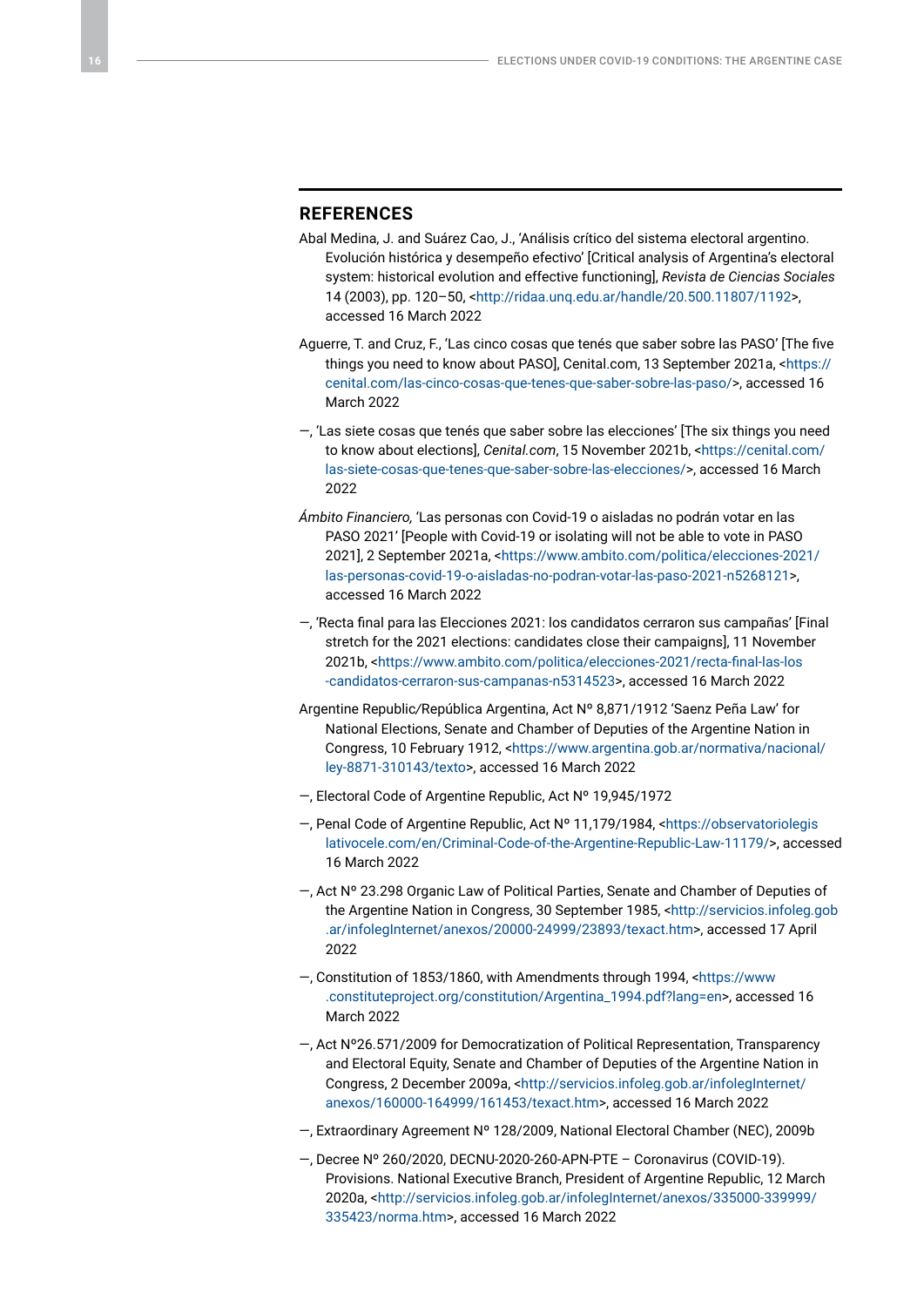- —, Decree N°297/2020, DECNU-2020-297-APN-PTE. Preventive and Mandatory Social Isolation. Provisions. National Executive Branch, President of Argentine Republic, 19 March 2020b, <[https://www.boletinoficial.gob.ar/detalleAviso/primera/227042/](https://www.boletinoficial.gob.ar/detalleAviso/primera/227042/20200320) [20200320>](https://www.boletinoficial.gob.ar/detalleAviso/primera/227042/20200320), accessed 17 March 2022
- —, Extraordinary Agreement Nº 33/2020, National Electoral Chamber (NEC), 17 June 2020c, <[https://www.electoral.gob.ar/nuevo\\_legislacion/pdf/AE\\_033-20.pdf](https://www.electoral.gob.ar/nuevo_legislacion/pdf/AE_033-20.pdf)>, accessed 16 March 2022
- —, Act Nº 27.631/2021 for Open, Simultaneous and Mandatory Primary Elections and General Elections. Modification of Dates for Only One Time in the Context of Covid-19 Pandemic, Senate and Chamber of Deputies of the Argentine Nation in Congress, 2 June 2021a, [<https://www.argentina.gob.ar/normativa/nacional/ley](https://www.argentina.gob.ar/normativa/nacional/ley-27631-350633) [-27631-350633](https://www.argentina.gob.ar/normativa/nacional/ley-27631-350633)>, accessed 16 March 2022
- —, Act Nº 27622/2021 for Political Parties. Causes for loss of legal status of political parties. Suspension, Senate and Chamber of Deputies of the Argentine Nation in Congress, 19 May 2021b, <[https://www.argentina.gob.ar/normativa/nacional/ley](https://www.argentina.gob.ar/normativa/nacional/ley-27622-350678/texto) [-27622-350678/texto>](https://www.argentina.gob.ar/normativa/nacional/ley-27622-350678/texto), accessed 17 March 2022
- —, Decree Nº 235/2021, DECNU-2021-235-APN-PTE. General Prevention Measures. National Executive Branch, President of Argentine Republic, [<https://www](https://www.boletinoficial.gob.ar/detalleAviso/primera/5282323/20210408?suplemento=1) [.boletinoficial.gob.ar/detalleAviso/primera/5282323/20210408?suplemento=1](https://www.boletinoficial.gob.ar/detalleAviso/primera/5282323/20210408?suplemento=1)>, accessed 17 March 2022
- —, Decree Nº 283/2021, DCTO-2021-283-APN-PTE. National Electoral Command. Constitution. National Executive Branch, President of Argentine Republic, 20 April 2021d, <[https://www.boletinoficial.gob.ar/detalleAviso/primera/243781/](https://www.boletinoficial.gob.ar/detalleAviso/primera/243781/20210430) [20210430>](https://www.boletinoficial.gob.ar/detalleAviso/primera/243781/20210430), accessed 17 March 2022
- —, Decree Nº 287/2021, DECNU-2021-287-APN-PTE. General Prevention Measures. National Executive Branch, President of Argentine Republic, 30 April 2021e, <<https://www.boletinoficial.gob.ar/detalleAviso/primera/243849/20210501>>, accessed 17 March 2022
- —, Extraordinary Agreement Nº 83/2021, Sanitary Prevention Protocol of Covid-19 for National Elections 2021. National Electoral Chamber (NEC), 3 August 2021f, [<https://www.electoral.gob.ar/nuevo\\_legislacion/pdf/Ac\\_83\\_21.pdf](https://www.electoral.gob.ar/nuevo_legislacion/pdf/Ac_83_21.pdf)>, accessed 17 March 2022
- —, Sanitary Prevention Protocol of Covid-19 for National Elections 2021, National Electoral Chamber (NEC), 3 August 2021g, [<https://www.electoral.gob.ar/nuevo/](https://www.electoral.gob.ar/nuevo/paginas/pdf/PROTOCOLO%20SANITARIO%20DE%20PREVENCION%20COVID-19%20%E2%80%93%20ELECCIONES%20NACIONALES%202021%20v2.pdf) [paginas/pdf/PROTOCOLO%20SANITARIO%20DE%20PREVENCION%20COVID-19](https://www.electoral.gob.ar/nuevo/paginas/pdf/PROTOCOLO%20SANITARIO%20DE%20PREVENCION%20COVID-19%20%E2%80%93%20ELECCIONES%20NACIONALES%202021%20v2.pdf) [%20%E2%80%93%20ELECCIONES%20NACIONALES%202021%20v2.pdf](https://www.electoral.gob.ar/nuevo/paginas/pdf/PROTOCOLO%20SANITARIO%20DE%20PREVENCION%20COVID-19%20%E2%80%93%20ELECCIONES%20NACIONALES%202021%20v2.pdf)>, accessed 17 March 2022
- *Clarín*, 'La votación en CABA y GBA. Elecciones PASO 2021: quejas y "desertores" por las largas filas y demoras para votar' [Voting in CABA and GBA. PASO 2021 elections: complaints and 'deserters' due to long queues and delays in voting], 12 September 2021, [<https://www.clarin.com/zonales/elecciones-paso-2021-demoras](https://www.clarin.com/zonales/elecciones-paso-2021-demoras-quejas-largas-filas-protocolos-votar-conurbano_0_EnGLfwSUS.html) [-quejas-largas-filas-protocolos-votar-conurbano\\_0\\_EnGLfwSUS.html](https://www.clarin.com/zonales/elecciones-paso-2021-demoras-quejas-largas-filas-protocolos-votar-conurbano_0_EnGLfwSUS.html)>, accessed 16 March 2022
- DiNE (National Electoral Directorate of the Ministry of the Interior), *Elecciones y Covid-19. Primer Informe* [Elections and Covid-19. First Report], 2021a, <[https://](https://www.argentina.gob.ar/sites/default/files/elecciones_covid-19_1er_informe.pdf) [www.argentina.gob.ar/sites/default/files/elecciones\\_covid-19\\_1er\\_informe.pdf](https://www.argentina.gob.ar/sites/default/files/elecciones_covid-19_1er_informe.pdf)>, accessed 16 March 2022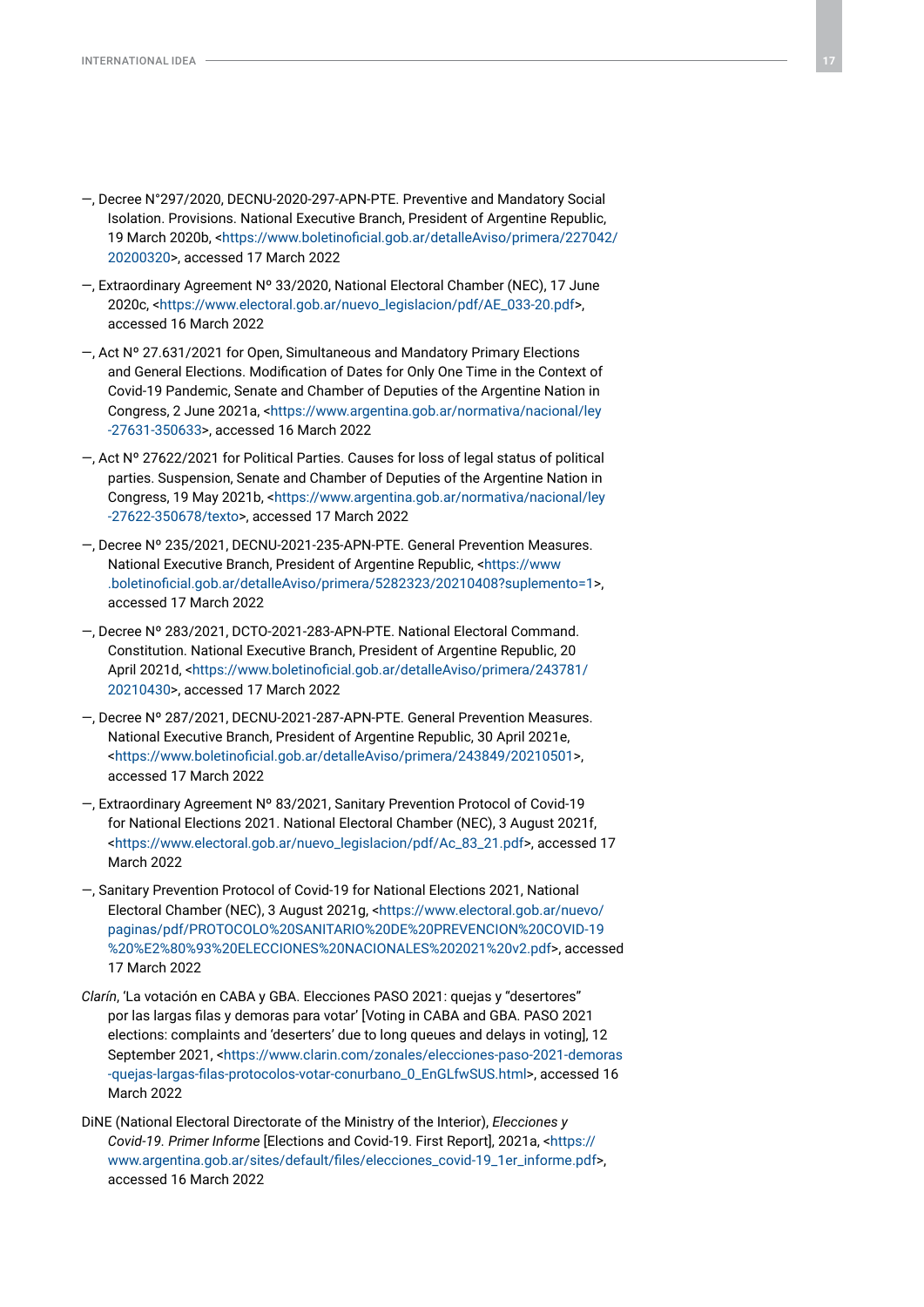- —, *Elecciones y Covid-19. Segundo Informe* [Elections and Covid-19. Second Report], 2021b, <[https://www.argentina.gob.ar/sites/default/files/elecciones\\_covid\\_19-2d](https://www.argentina.gob.ar/sites/default/files/elecciones_covid_19-2d.pdf) [.pdf](https://www.argentina.gob.ar/sites/default/files/elecciones_covid_19-2d.pdf)>, accessed 16 March 2022
- —, 'Consejo de Seguimiento de elecciones' [Election Monitoring Council], 2021c, [<https://www.argentina.gob.ar/elecciones/consejo-de-seguimiento-de-elecciones>](https://www.argentina.gob.ar/elecciones/consejo-de-seguimiento-de-elecciones), accessed 17 March 2022
- —, 'Medidas sanitarias contra el Covid-19 para las elecciones 2021' [Sanitary measures against Covid-19 for the 2021 elections', 2021d, <[https://www.argentina.gob.ar/](https://www.argentina.gob.ar/elecciones/medidas-sanitarias-contra-el-covid-19-para-las-elecciones-2021) [elecciones/medidas-sanitarias-contra-el-covid-19-para-las-elecciones-2021>](https://www.argentina.gob.ar/elecciones/medidas-sanitarias-contra-el-covid-19-para-las-elecciones-2021), accessed 18 March 2022
- Domínguez, J. J., 'Qué medidas analiza la Justicia para que puedan votar las personas con coronavirus, con síntomas o que sean contactos estrechos' [What measures is the justice [Ministry] analysing so that people with coronavirus, with symptoms or who are close contacts can vote?], *Chequeado.com*, 10 August 2021, [<https://](https://chequeado.com/el-explicador/urnas-a-la-calle-y-cuartos-oscuros-accesibles-las-medidas-que-analiza-la-justicia-para-permitir-el-voto-a-electores-con-coronavirus-contactos-estrechos-o-que-presenten-sintomas/) [chequeado.com/el-explicador/urnas-a-la-calle-y-cuartos-oscuros-accesibles-las](https://chequeado.com/el-explicador/urnas-a-la-calle-y-cuartos-oscuros-accesibles-las-medidas-que-analiza-la-justicia-para-permitir-el-voto-a-electores-con-coronavirus-contactos-estrechos-o-que-presenten-sintomas/) [-medidas-que-analiza-la-justicia-para-permitir-el-voto-a-electores-con-coronavirus](https://chequeado.com/el-explicador/urnas-a-la-calle-y-cuartos-oscuros-accesibles-las-medidas-que-analiza-la-justicia-para-permitir-el-voto-a-electores-con-coronavirus-contactos-estrechos-o-que-presenten-sintomas/) [-contactos-estrechos-o-que-presenten-sintomas/>](https://chequeado.com/el-explicador/urnas-a-la-calle-y-cuartos-oscuros-accesibles-las-medidas-que-analiza-la-justicia-para-permitir-el-voto-a-electores-con-coronavirus-contactos-estrechos-o-que-presenten-sintomas/), accessed 16 March 2022
- *El Cronista*, 'El Gobierno acordó con la oposición posponer las PASO y las generales' [Government agrees with opposition to postpone the STEP and the general [elections]], 7 May 2021, [<https://www.cronista.com/economia-politica/elecciones](https://www.cronista.com/economia-politica/elecciones-2021-gobierno-acordo-con-la-oposicion-posponer-un-mes-las-paso-y-las-generales/) [-2021-gobierno-acordo-con-la-oposicion-posponer-un-mes-las-paso-y-las](https://www.cronista.com/economia-politica/elecciones-2021-gobierno-acordo-con-la-oposicion-posponer-un-mes-las-paso-y-las-generales/) [-generales/>](https://www.cronista.com/economia-politica/elecciones-2021-gobierno-acordo-con-la-oposicion-posponer-un-mes-las-paso-y-las-generales/), accessed 16 March 2022
- *ElDiarioAr*, 'Largas filas, demoras y un nivel "algo bajo" de participación en el primer tramo de las PASO' [Long queues, delays and a 'somewhat low' level of participation in the first round of the PASO], 12 September 2021, [<https://www.eldiarioar.com/](https://www.eldiarioar.com/politica/elecciones-2021/largas-filas-demoras-nivel-participacion-paso_1_8295365.html) [politica/elecciones-2021/largas-filas-demoras-nivel-participacion-paso\\_1\\_8295365](https://www.eldiarioar.com/politica/elecciones-2021/largas-filas-demoras-nivel-participacion-paso_1_8295365.html) [.html](https://www.eldiarioar.com/politica/elecciones-2021/largas-filas-demoras-nivel-participacion-paso_1_8295365.html)>, accessed 16 March 2022
- Infobae, 'Elecciones 2021: ¿podrán votar los contagiados de COVID-19, los contactos estrechos y las personas con factores de riesgo?' [Elections 2021: will those infected with Covid-19, close contacts and people with risk factors be able to vote?], 8 August 2021, [<https://www.infobae.com/politica/2021/08/08/elecciones-2021](https://www.infobae.com/politica/2021/08/08/elecciones-2021-podran-votar-los-contagiados-de-covid-19-los-contactos-estrechos-y-las-personas-con-factores-de-riesgo/) [-podran-votar-los-contagiados-de-covid-19-los-contactos-estrechos-y-las-personas](https://www.infobae.com/politica/2021/08/08/elecciones-2021-podran-votar-los-contagiados-de-covid-19-los-contactos-estrechos-y-las-personas-con-factores-de-riesgo/) [-con-factores-de-riesgo/>](https://www.infobae.com/politica/2021/08/08/elecciones-2021-podran-votar-los-contagiados-de-covid-19-los-contactos-estrechos-y-las-personas-con-factores-de-riesgo/), accessed 16 March 2022
- *La Nación*, 'PASO 2021: denuncian que hay largas filas y demoras para votar en algunos centros de sufragio' [PASO 2021: long queues and delays to vote at some polling stations denounced], 12 September 2021, [<https://www.lanacion.com.ar/politica/](https://www.lanacion.com.ar/politica/paso-2021-se-reportaron-demoras-en-algunos-centro-de-votacion-en-el-inicio-de-los-comicios-nid12092021/) [paso-2021-se-reportaron-demoras-en-algunos-centro-de-votacion-en-el-inicio-de-los](https://www.lanacion.com.ar/politica/paso-2021-se-reportaron-demoras-en-algunos-centro-de-votacion-en-el-inicio-de-los-comicios-nid12092021/) [-comicios-nid12092021/>](https://www.lanacion.com.ar/politica/paso-2021-se-reportaron-demoras-en-algunos-centro-de-votacion-en-el-inicio-de-los-comicios-nid12092021/) accessed 16 March 2022
- NEC (National Electoral Chamber), 'Elecciones nacionales 2021. Cronograma electoral' [National elections 2021. Electoral schedule], NEC and National Electoral Courts, 2021a, [<https://www.electoral.gob.ar/nuevo/paginas/pdf/Cronograma%20electoral](https://www.electoral.gob.ar/nuevo/paginas/pdf/Cronograma%20electoral%20actualizado%20(Ac%2059-21).pdf) [%20actualizado%20\(Ac%2059-21\).pdf](https://www.electoral.gob.ar/nuevo/paginas/pdf/Cronograma%20electoral%20actualizado%20(Ac%2059-21).pdf)>, accessed 17 March 2022
- —, 'Compendio Electoral. Acordadas' [Electoral Compendium. Agreed], NEC and National Electoral Courts, 2021b, [<https://www.electoral.gob.ar/nuevo\\_legislacion/](https://www.electoral.gob.ar/nuevo_legislacion/acord.php) [acord.php](https://www.electoral.gob.ar/nuevo_legislacion/acord.php)> accessed 17 March 2022
- Pérez Dudiuk, G. H., 'Delitos contra la salud pública. Propagación de enfermedad' [Crimes against public health. Spread of disease], Ministry of Justice and Human Rights of Argentina (Id SAIJ: DACF200044), 16 March 2020, [<http://www.saij](http://www.saij.gob.ar/godofredo-hector-perez-dudiuk-delitos-contra-salud-publica-propagacion-enfermedad-dacf200044-2020-03-16/123456789-0abc-defg4400-02fcanirtcod) [.gob.ar/godofredo-hector-perez-dudiuk-delitos-contra-salud-publica-propagacion](http://www.saij.gob.ar/godofredo-hector-perez-dudiuk-delitos-contra-salud-publica-propagacion-enfermedad-dacf200044-2020-03-16/123456789-0abc-defg4400-02fcanirtcod)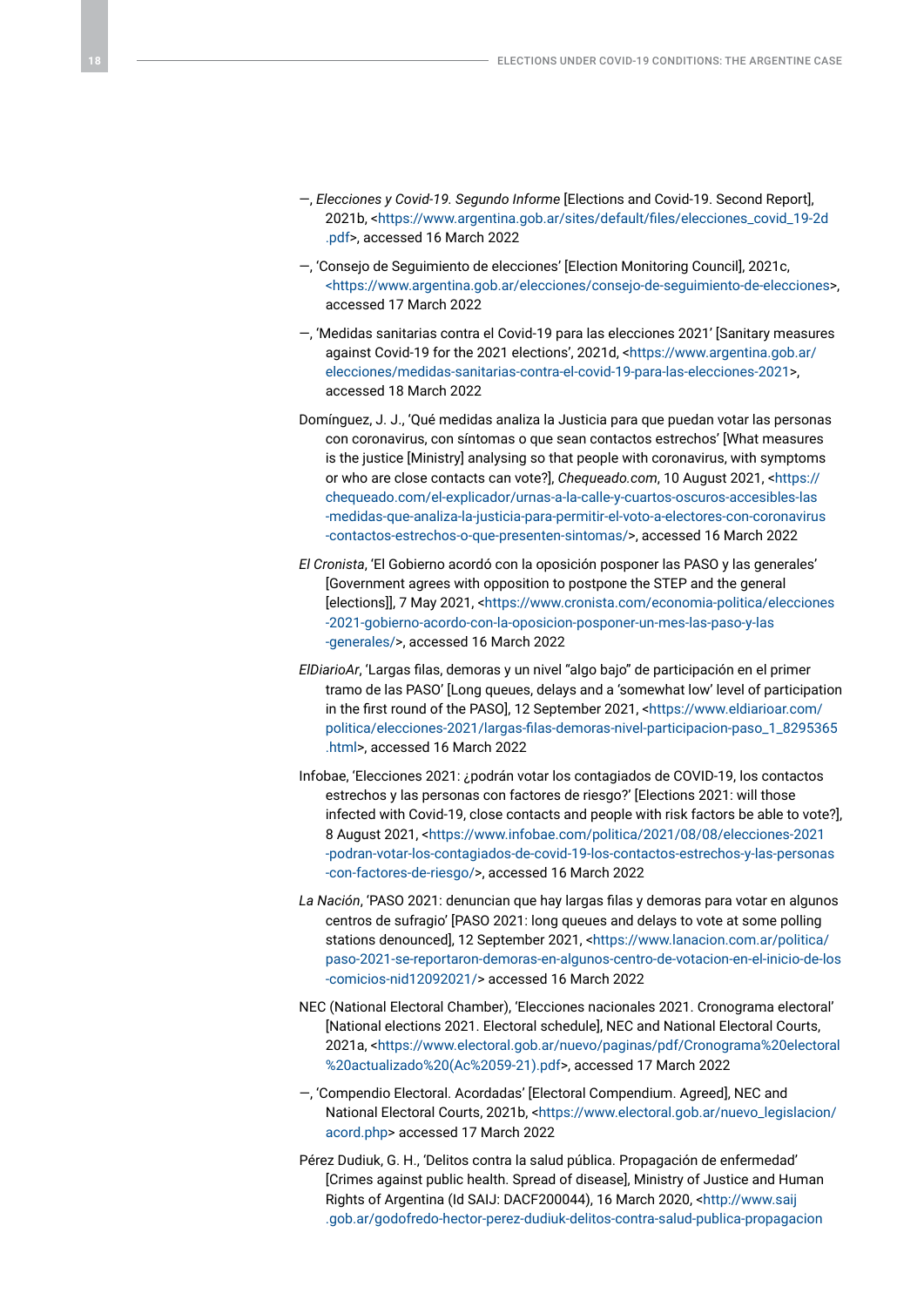[-enfermedad-dacf200044-2020-03-16/123456789-0abc-defg4400-02fcanirtcod](http://www.saij.gob.ar/godofredo-hector-perez-dudiuk-delitos-contra-salud-publica-propagacion-enfermedad-dacf200044-2020-03-16/123456789-0abc-defg4400-02fcanirtcod)>, accessed 16 March 2022

- Perfil, 'Elecciones 2021: se podrán formar filas dentro de las escuelas, pero sin exceder cada aforo' [Elections 2021: queues may be formed inside schools, but without exceeding capacity], 12 November 2021, <[https://www.perfil.com/noticias/](https://www.perfil.com/noticias/actualidad/elecciones-2021-se-podran-formar-las-filas-dentro-de-las-escuelas-sin-exceder-el-aforo.phtml) [actualidad/elecciones-2021-se-podran-formar-las-filas-dentro-de-las-escuelas-sin](https://www.perfil.com/noticias/actualidad/elecciones-2021-se-podran-formar-las-filas-dentro-de-las-escuelas-sin-exceder-el-aforo.phtml) [-exceder-el-aforo.phtml](https://www.perfil.com/noticias/actualidad/elecciones-2021-se-podran-formar-las-filas-dentro-de-las-escuelas-sin-exceder-el-aforo.phtml)>, accessed 16 March 2022
- Quioto, D., National Electoral Director of the Interior Ministry, author's interview, San Carlos de Bariloche, December 2021 and February 2022
- Serra, L., 'Diputados aprobó por amplia mayoría el proyecto para posponer por un mes las elecciones primarias y generales', *La Nación,* 19 May 2021, <[https://www](https://www.lanacion.com.ar/politica/diputados-aprobo-por-amplia-mayoria-el-proyecto-para-posponer-por-un-mes-las-elecciones-primarias-y-nid19052021/) [.lanacion.com.ar/politica/diputados-aprobo-por-amplia-mayoria-el-proyecto-para](https://www.lanacion.com.ar/politica/diputados-aprobo-por-amplia-mayoria-el-proyecto-para-posponer-por-un-mes-las-elecciones-primarias-y-nid19052021/) [-posponer-por-un-mes-las-elecciones-primarias-y-nid19052021/](https://www.lanacion.com.ar/politica/diputados-aprobo-por-amplia-mayoria-el-proyecto-para-posponer-por-un-mes-las-elecciones-primarias-y-nid19052021/)>, accessed 16 March 2022
- Servini, M., 'PASO 2021: las personas con coronavirus estarán exceptuadas de ir a votar en CABA', *Página 12,* 3 September 2021, <[https://www.pagina12.com.ar/365628](https://www.pagina12.com.ar/365628-paso-2021-las-personas-con-coronavirus-estaran-exceptuadas-d) [-paso-2021-las-personas-con-coronavirus-estaran-exceptuadas-d](https://www.pagina12.com.ar/365628-paso-2021-las-personas-con-coronavirus-estaran-exceptuadas-d)>, accessed 16 March 2022

## **ABOUT THE AUTHOR**

**María Celeste Ratto** is a researcher at the Institute for Research in Cultural Diversity and Processes of Change (IIDyPCA), National University of Río Negro and National Council for Scientific and Technical Research of Argentina (CONICET).

#### **Contributors**

**Alistair Clark,** PhD, is Reader in Politics at Newcastle University, UK.

**Toby S. James** is Professor of Politics and Public Policy at the University of East Anglia in the UK.

**Erik Asplund**, Programme Officer, Electoral Processes Programme, International IDEA.